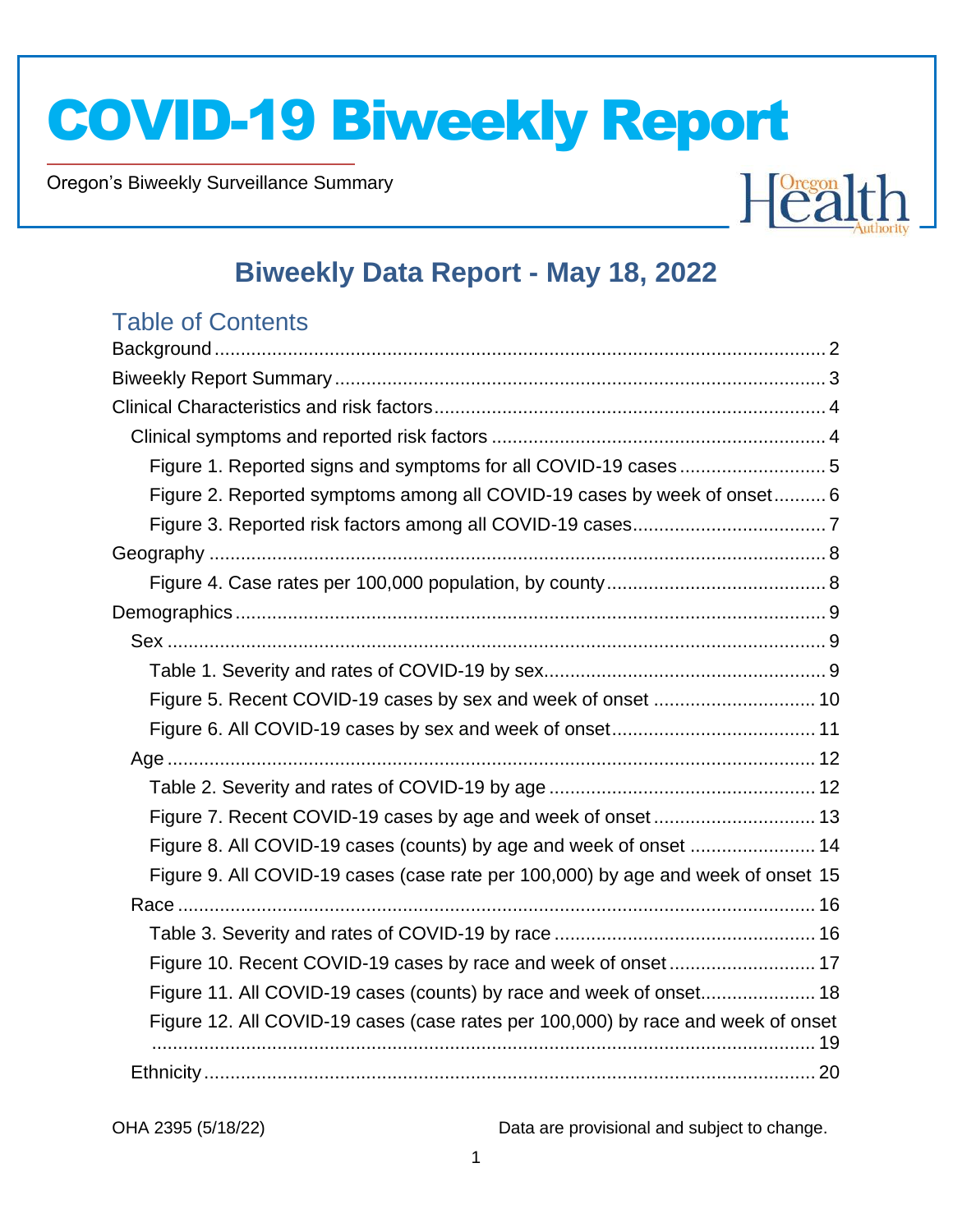Oregon's Biweekly Surveillance Summary

Novel Coronavirus (COVID-19)



| Figure 14. All COVID-19 cases (counts) by ethnicity and week of onset  22            |      |
|--------------------------------------------------------------------------------------|------|
| Figure 15. All COVID-19 cases (case rates per 100,000) by ethnicity and week of      |      |
|                                                                                      |      |
| Table 5. Ratio of age-adjusted rates for cases, hospitalizations, and deaths by race | . 24 |
| Table 6. Ratio of age-adjusted rates for cases, hospitalizations, and deaths by      | .25  |
|                                                                                      |      |
|                                                                                      |      |
|                                                                                      |      |
|                                                                                      |      |

### **Background**

COVID-19 Biweekly Report data will be finalized every other Sunday at 11 p.m. PST, and the report will be published every other week on Wednesday. Please note that the data reported here are continually being updated. For daily up-to-date information, visit the OHA COVID-19 web page: https://govstatus.egov.com/OR-OHA-COVID-19.

As of 11 p.m. Sunday, May 15, there have been 741,781 cases of COVID-19 reported to the Oregon Health Authority. Of these, 28,155 (3.8%) are "presumptive" cases. This includes people with COVID-19-like symptoms and close contact with a confirmed case, but who did not have a confirmatory laboratory test, and people that self-report at-home tests to public health. Though not confirmed, presumptive cases are highly likely to have COVID-19, given their specific symptoms and known exposure or at-home positive test. If a case later tests positive at a lab, that case will be recategorized as confirmed. If a case tests positive at home, the case will remain presumptive.

These data represent a snapshot of COVID-19 risk factors and clinical and demographic characteristics of cases, and they include data on cases with pending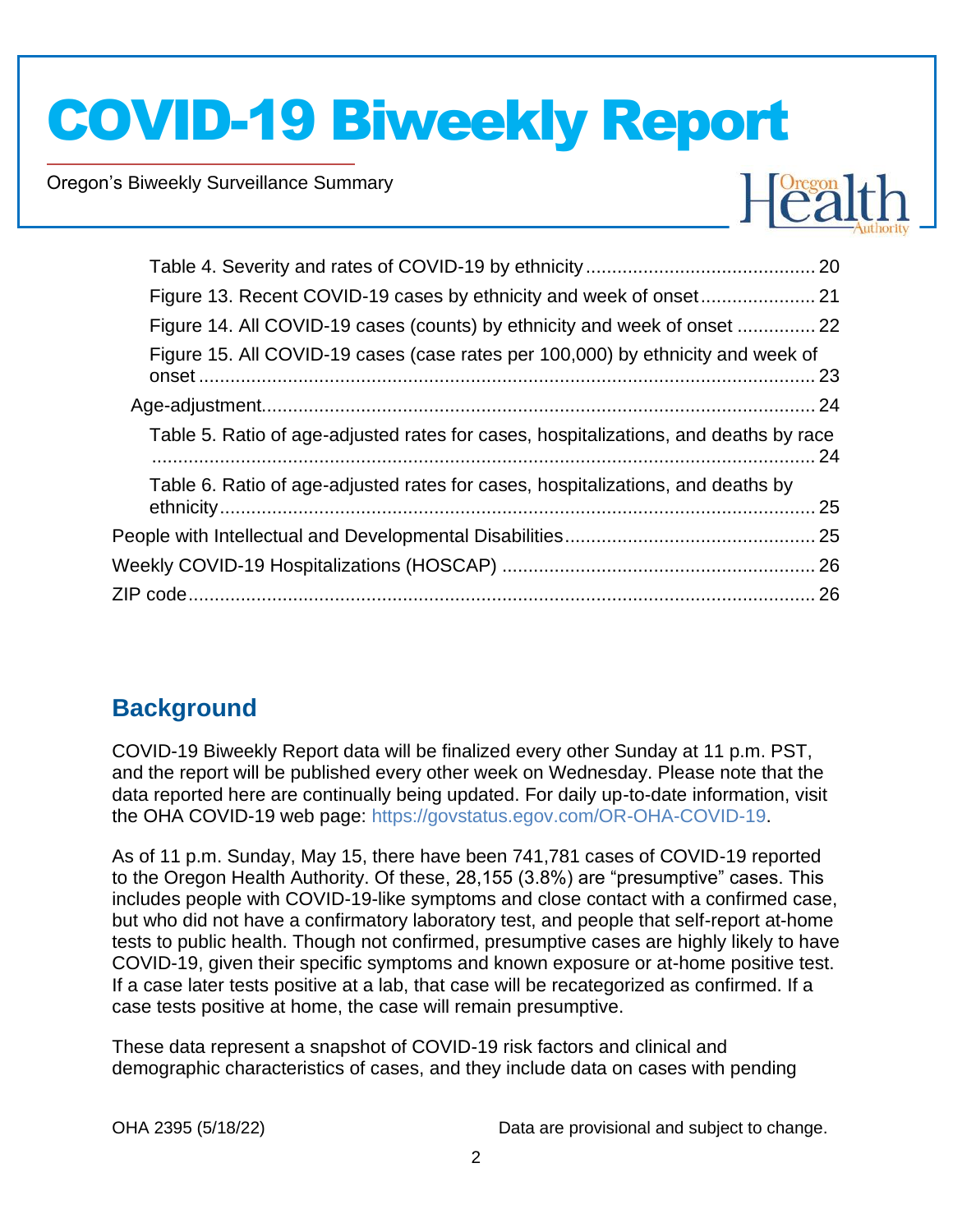Oregon's Biweekly Surveillance Summary

Novel Coronavirus (COVID-19)



investigations. Not all cases have been interviewed at the time of this report. It is important to note that as of 1/11/2022, case investigation and contact tracing operations have been modified to prioritize outbreaks in high-consequence settings, such as healthcare, congregate care (e.g., nursing homes), corrections and settings related to our food chain. Public health is no longer calling all cases to attempt interview to assess symptoms and risks. The data shown in this report come from Oregon's electronic disease surveillance system for reportable diseases.

During the weeks of May 1–May 14<sup>1</sup>, 193,475 tests for COVID-19 were performed on Oregonians; of these, 10.5% had a positive result.<sup>2</sup> This figure represents a "test-based" method, whereby all electronic lab reports received by OHA are used to calculate percent positivity.<sup>3</sup> Detailed tables of the number of tests and percent positivity can be found online at

https://public.tableau.com/profile/oregon.health.authority.covid.19#!/vizhome/OregonHe althAuthorityCOVID-19DataDashboard/OregonsCOVID-19ELRsbyCounty.

### **Biweekly Report Summary**

During Monday, May 2, through Sunday, May 15, 2022, OHA logged 18,447 new cases of COVID-19 infection—51% more than the previous fortnightly total of 12,234. This increase came as reported test results increased 11%, and the proportion positive increased from 7.7% to 10.5%.

Two hundred eight new COVID-19-associated hospitalizations were reported to OHA during the most recent two weeks—down from 218 reported during the preceding 2 week period. In addition, OHA has added more than 200 previously unidentified hospitalizations occurring earlier in the year.

Fifty-eight COVID-19-associated deaths were reported during these past two weeks up from the 50 reported during the prior two weeks. Of the 741,781 COVID-19 cases

 $1$  This date range aligns with CDC's "MMWR week."

<sup>2</sup> Does not include antibody (serology) tests.

<sup>3</sup> www.cdc.gov/coronavirus/2019-ncov/lab/resources/calculating-percent-positivity.html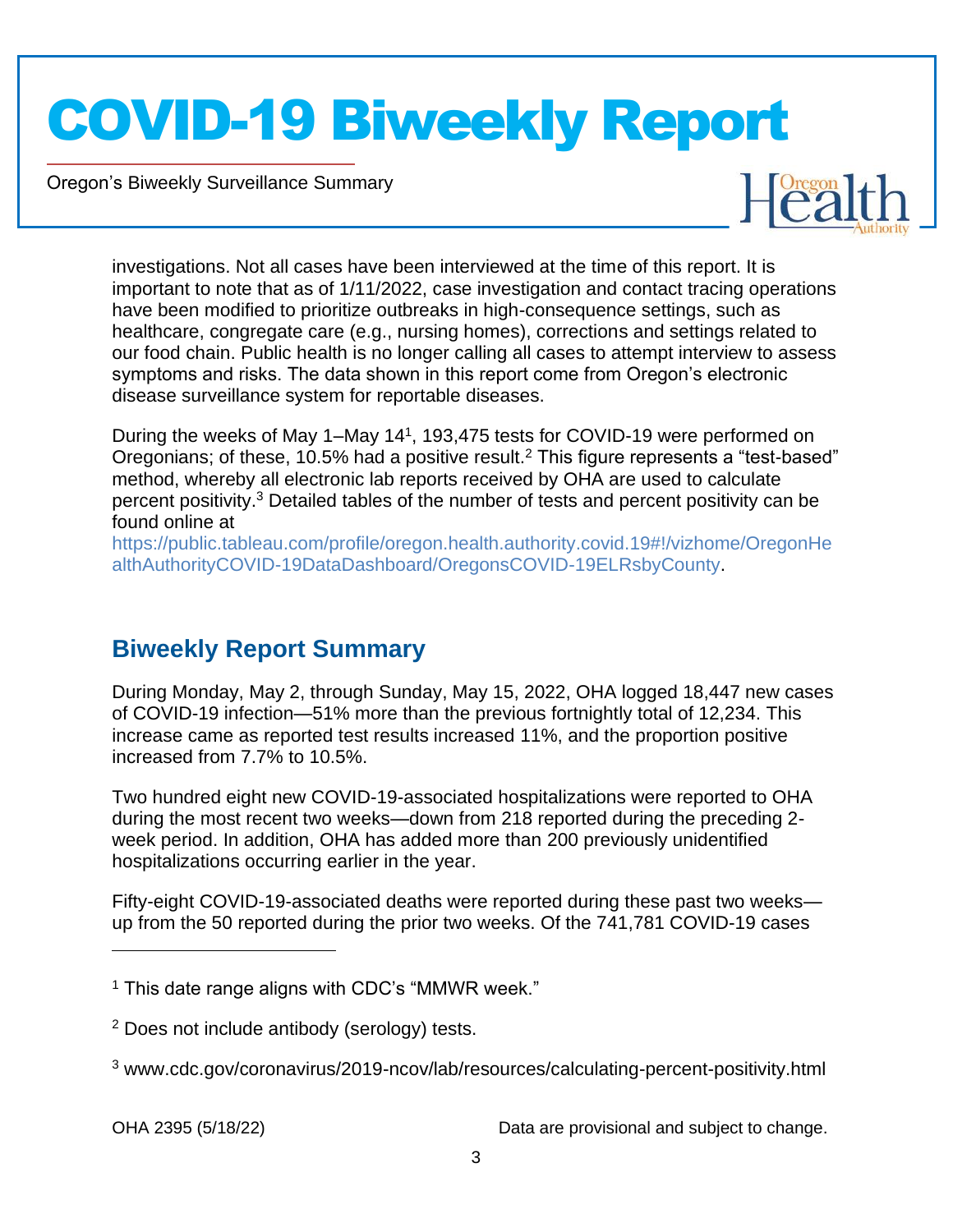Oregon's Biweekly Surveillance Summary

Novel Coronavirus (COVID-19)



reported in Oregon to date, 30,564 (4.1%) have been hospitalized, and 7,563 (1.0%) have died. Sixty-six percent of the COVID-19-associated deaths have been in Oregonians 70 years of age or older, and 6.3% in persons younger than 50. Data on mortality in Oregon, including deaths associated with COVID-19, are available at https://public.tableau.com/profile/oha.center.for.health.statistics.

### Additional data are available at

https://public.tableau.com/profile/oregon.health.authority.covid.19#!/vizhome/OregonCO VID-19CaseDemographicsandDiseaseSeverityStatewide/DemographicData.

### **Clinical Characteristics and risk factors**

This section of the report describes the epidemiology of Oregon's COVID-19 cases, including common symptoms experienced by COVID-19 cases, and demographic breakdowns for sex, age, race, and ethnicity. Indicators of disease severity, specifically hospitalizations and deaths, are included in the tables.

### **Clinical symptoms and reported risk factors**

Figure 1 provides information on signs and symptoms from all COVID-19 cases. Of 741,781 cases, 244,652 (33%) reported having signs and symptoms of COVID-19. The most commonly reported symptoms are cough (n=130,955, 17.7%) and headache (n=102,475, 13.8%). Figure 2 provides information on the percentage of COVID-19 cases that report symptoms over time. Figure 3 provides information on risk factors from all COVID-19 cases. The most common risk factors are having contact with a known COVID-19 case prior to symptom onset (n=184,195, 24.8%) and having underlying medical conditions (n=567,554, 76.5%). Note that a person may report more than one sign/symptom or risk factor. Where displayed by week in this report, case data are categorized by week of reported symptom onset, not by date of case report. This results in reduced numbers in the most recent week or more due to reporting lags.

### Additional data are available at

https://public.tableau.com/app/profile/oregon.health.authority.covid.19/viz/OregonCOVI D-19CaseDemographicsandDiseaseSeverityStatewide/DiseaseSeverity;and https://public.tableau.com/app/profile/oregon.health.authority.covid.19/viz/OregonCOVI D-19Update/DailyDataUpdate.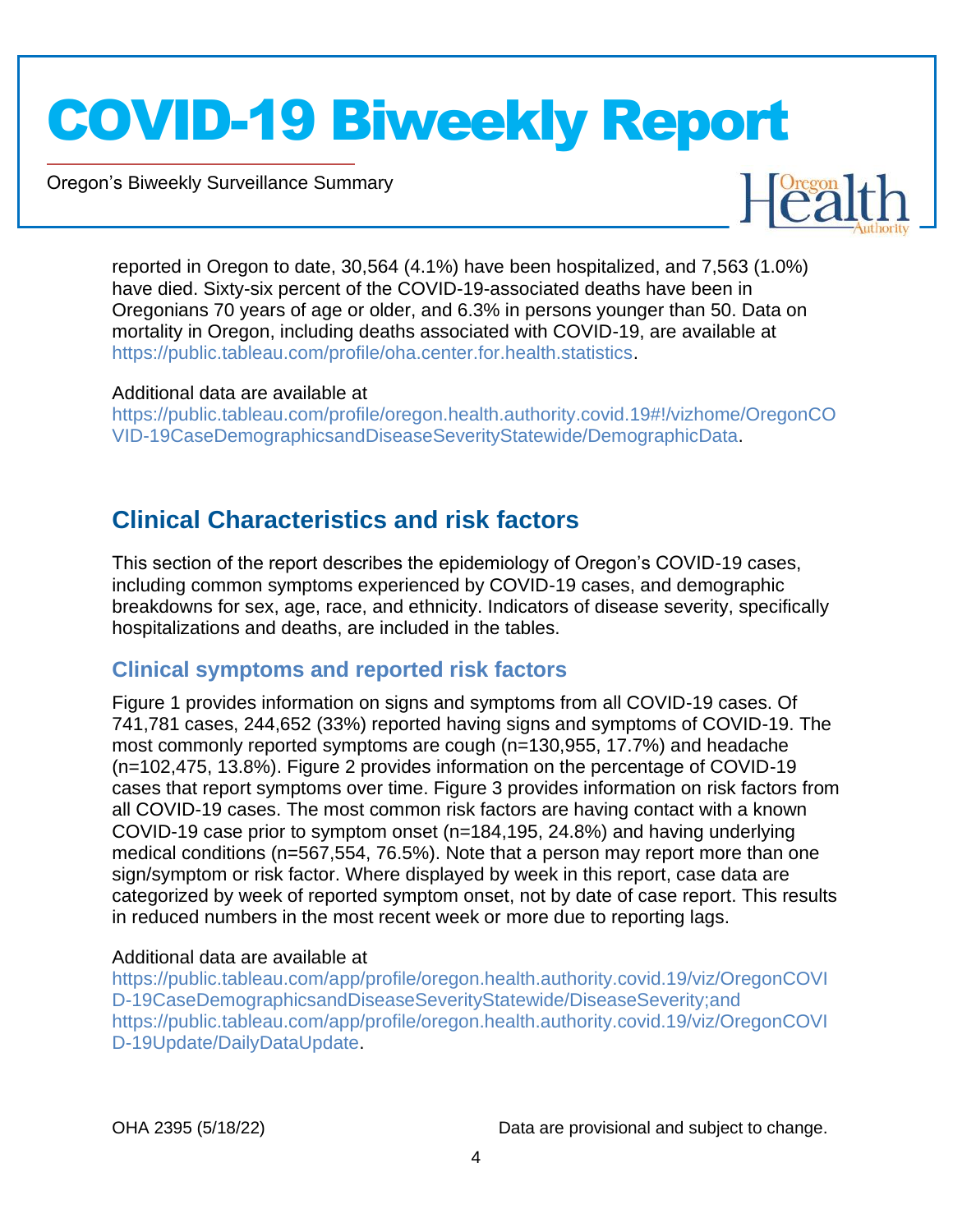Oregon's Biweekly Surveillance Summary

Novel Coronavirus (COVID-19)

#### Any symptoms-33 62.7  $\overline{A}$  $74.8$ Cough- $17.7$  $7.5$ 78.8 Headache- $13.8$  $7.4$ Aches- $12.9$ 78.8  $8.4$ Runny nose-79.2  $9.8$  $-11$ Loss of smell - 10.4 77.5  $12.1$ Fever - 9.8 76.9  $13.3$ Sore throat - 9.6 79.3  $11.1$ Chills- $\overline{9}$  $80.5$  $10.5$ Shortness of Breath - 6.6  $16$ Nausea - 5 80.8  $14.2$ Diarrhea - 4.8  $14.5$ 80.7 Abdominal Pain 2.4 81.6  $16$ Vomiting - 9  $81.2$  $16.9$ Pneumonia - 1 80.2  $18.7<sub>2</sub>$ Abnormal X-Ray -8 84.4  $14.7$ Ventilator -3  $84.3$  $15.4$  $15.3$  $ARDS - 3$ 84.4 200,000 400.000 600.000  $\dot{o}$ Yes **Unknown No**

### **Figure 1. Reported signs and symptoms for all COVID-19 cases**

OHA 2395 (5/18/22) Data are provisional and subject to change.

Healt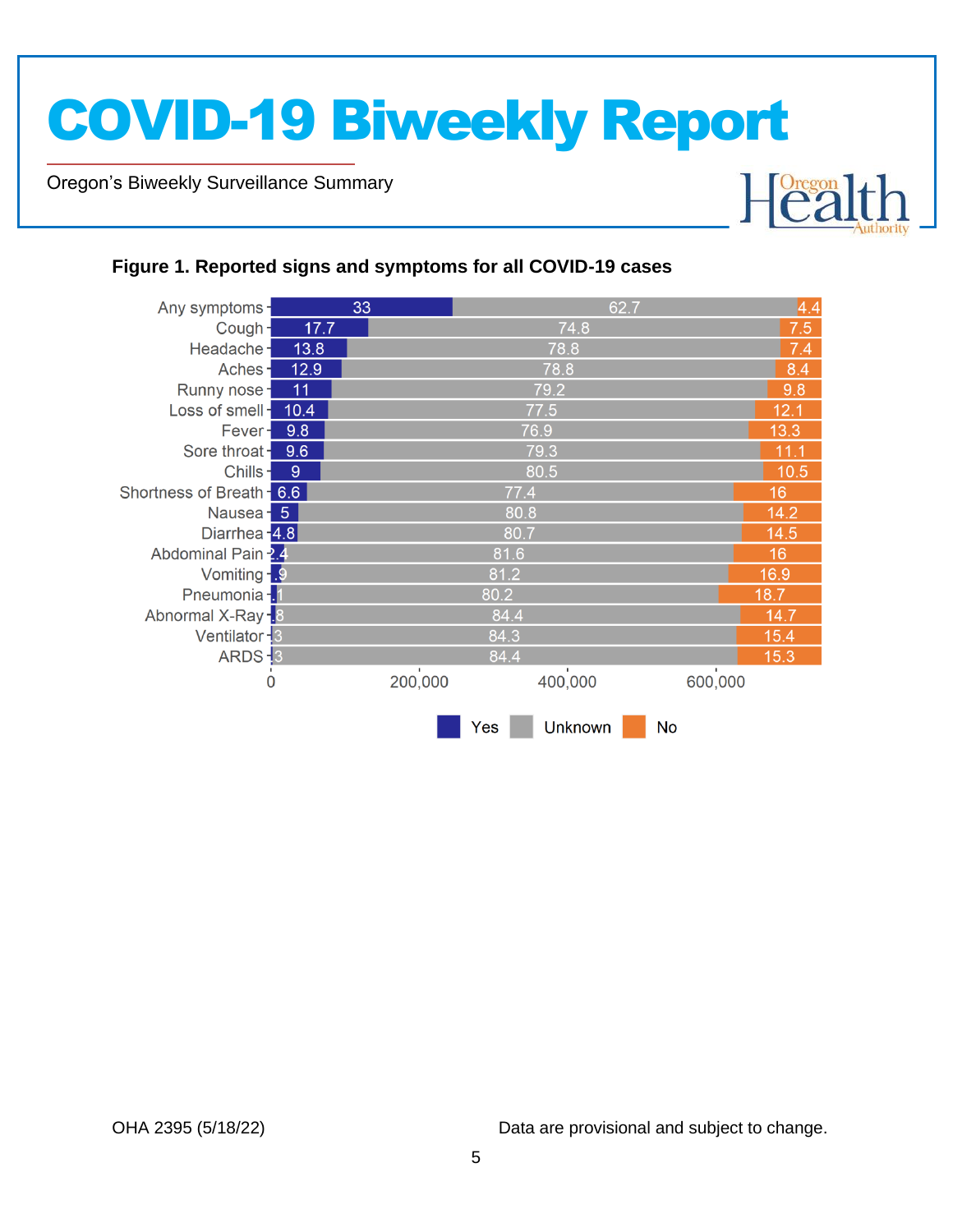

Oregon's Biweekly Surveillance Summary

Novel Coronavirus (COVID-19)



#### **Figure 2. Reported symptoms among all COVID-19 cases by week of onset**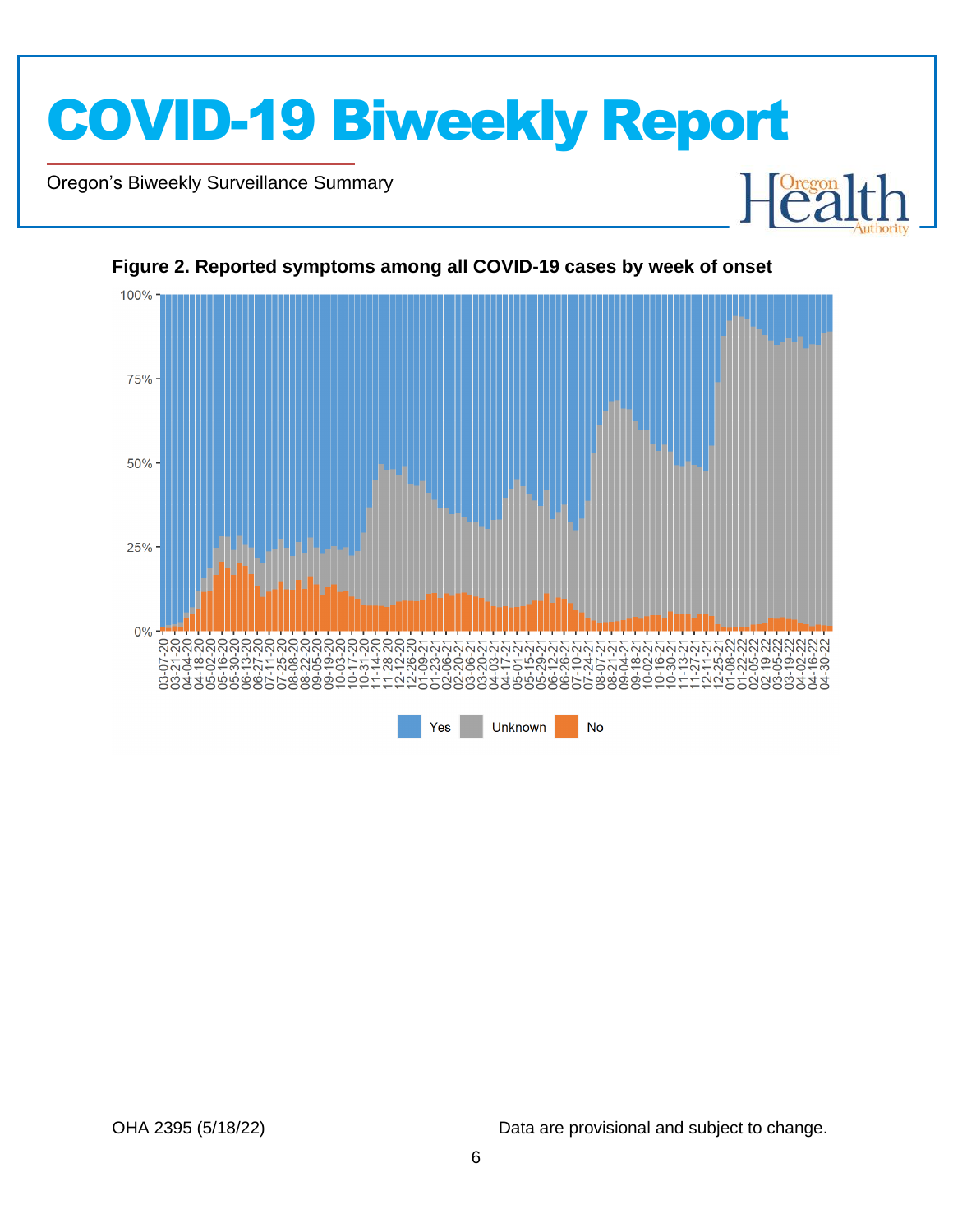Oregon's Biweekly Surveillance Summary

Novel Coronavirus (COVID-19)



### **Figure 3. Reported risk factors among all COVID-19 cases**

### **Risk factor definitions:**

- Congregate living situations include, but are not limited to, long-term care facilities, group homes, prisons, and shelters. Data include people with confirmed cases who live or work in congregate living situations.
- Direct patient care is only asked if a case is a healthcare worker or volunteer. The denominator is the number of healthcare workers or volunteers.
- Underlying medical conditions include cardiovascular disease, chronic liver disease, chronic lung disease, chronic renal disease, current or former smoker, diabetes mellitus, immunocompromised condition, neurologic and neurodevelopmental conditions, obesity, or other chronic diseases.

**Dregon**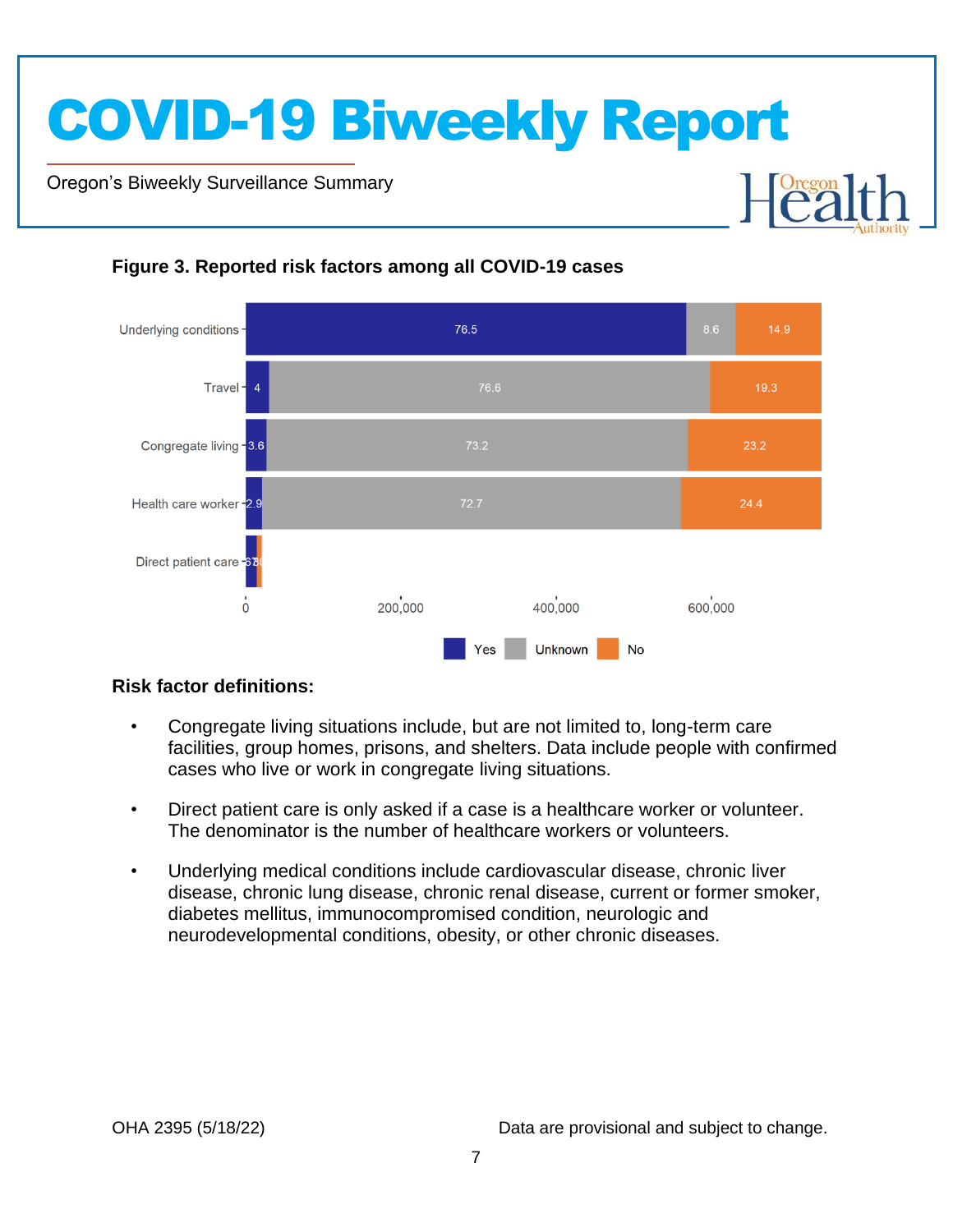Oregon's Biweekly Surveillance Summary

### **Geography**

Novel Coronavirus (COVID-19)

The following figure shows case rates by county for the most recently completed MMWR weeks, which are currently May 1 to May 14, 2022. Cases are displayed using the date that the case became known to public health.

#### Multnomah-Deschutes-Washington-548 Benton- $530.3$ Clackamas- $5172$ Columbia -450.4 427.2 Oregon-Lane - 405.1 Tillamook -384.5 Polk-358 332.4 Yamhill-329.9 Linn-Crook- $328.5$ Clatsop-327 Hood River-312 Marion-304.2 286.2 Jefferson-273.3 Lincoln-Jackson-207.4  $191.1$  $C<sub>008</sub>$ Wasco-190.5 Josephine-186 Douglas-181.3 178.6 Harney-167.7 Union-Umatilla-157.1 138.9 Wheeler-Grant-136.7 Lake-123.8 119 Klamath -Curry-108.7 Morrow- $101.4$  $88.7$ Baker-Wallowa-69.8 Malheur-59.2  $55.7$ Sherman-Gilliam-

### **Figure 4. Case rates per 100,000 population, by county**

OHA 2395 (5/18/22) Data are provisional and subject to change.

Healt

609  $603.5$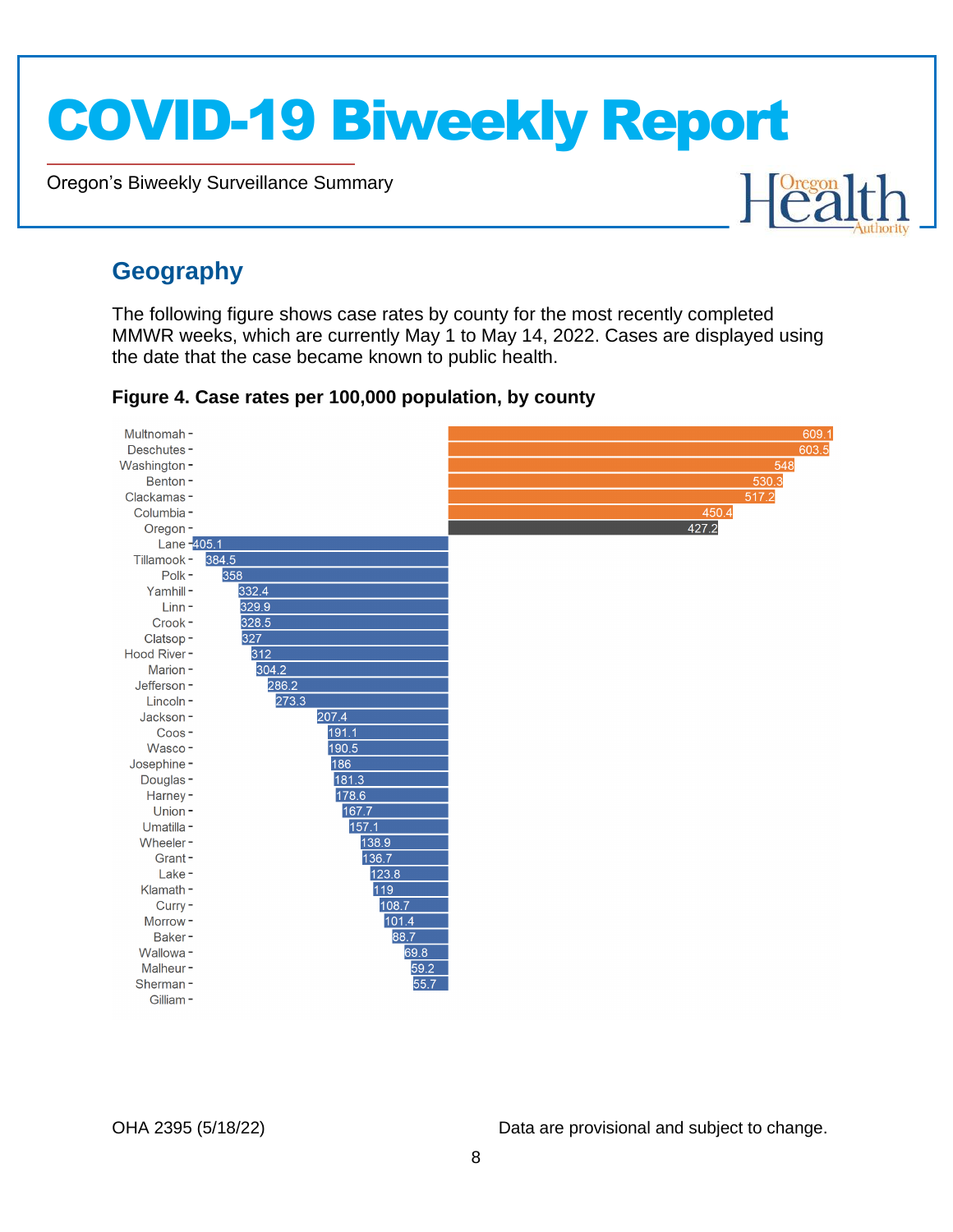Oregon's Biweekly Surveillance Summary

Novel Coronavirus (COVID-19)



- 1. Counties that had case rates above the case rate for the state are displayed in orange. Counties that had case rates below the case rate for the state are displayed in blue.
- 2. Counties that had zero cases in the time period displayed appear on the list, but do not have a bar to display.
- 3. Additional data are available at https://public.tableau.com/app/profile/oregon.health.authority.covid.19/viz/Oregon COVID-19TestingandOutcomesbyCounty/OregonsCOVID-19TestingandOutcomesbyCounty.

### **Demographics**

The following tables and figures show the demographic characteristics for all COVID-19 cases. The tables show case counts, case rates, and indicators of severity by sex, age, race and ethnicity. The figures show cases over time, by week of onset, for sex, age, race, and ethnicity. Figure 4 displays case rates by county, in comparison to the case rate for all of Oregon.

### **Sex**

|  | Table 1. Severity and rates of COVID-19 by sex |  |
|--|------------------------------------------------|--|
|  |                                                |  |

| <b>Sex</b>       | <b>Cases</b> | % of total<br>cases | <b>Cases per</b><br>100,000 | Hospitalized | % Hospitalized | <b>Deaths</b> | Case<br>fatality |
|------------------|--------------|---------------------|-----------------------------|--------------|----------------|---------------|------------------|
| Female           | 378,865      | 51.1                | 17,516.3                    | 14,535       | 3.8            | 3,337         | 0.9              |
| Male             | 340,038      | 45.8                | 16,152.9                    | 15,826       | 4.7            | 4,170         | 1.2              |
| Non-Binary       | 119          | 0.0                 |                             | 0            | 0.0            | 0             | 0.0              |
| Not<br>Available | 22,759       | 3.1                 |                             | 203          | 0.9            | 56            | 0.2              |
| Total            | 741,781      | 100.0               | 17,379.8                    | 30,564       | 4.1            | 7,563         | 1.0              |

1. Rates are calculated using population estimates from the 2020 Annual Population Report from Portland State University's College of Urban & Public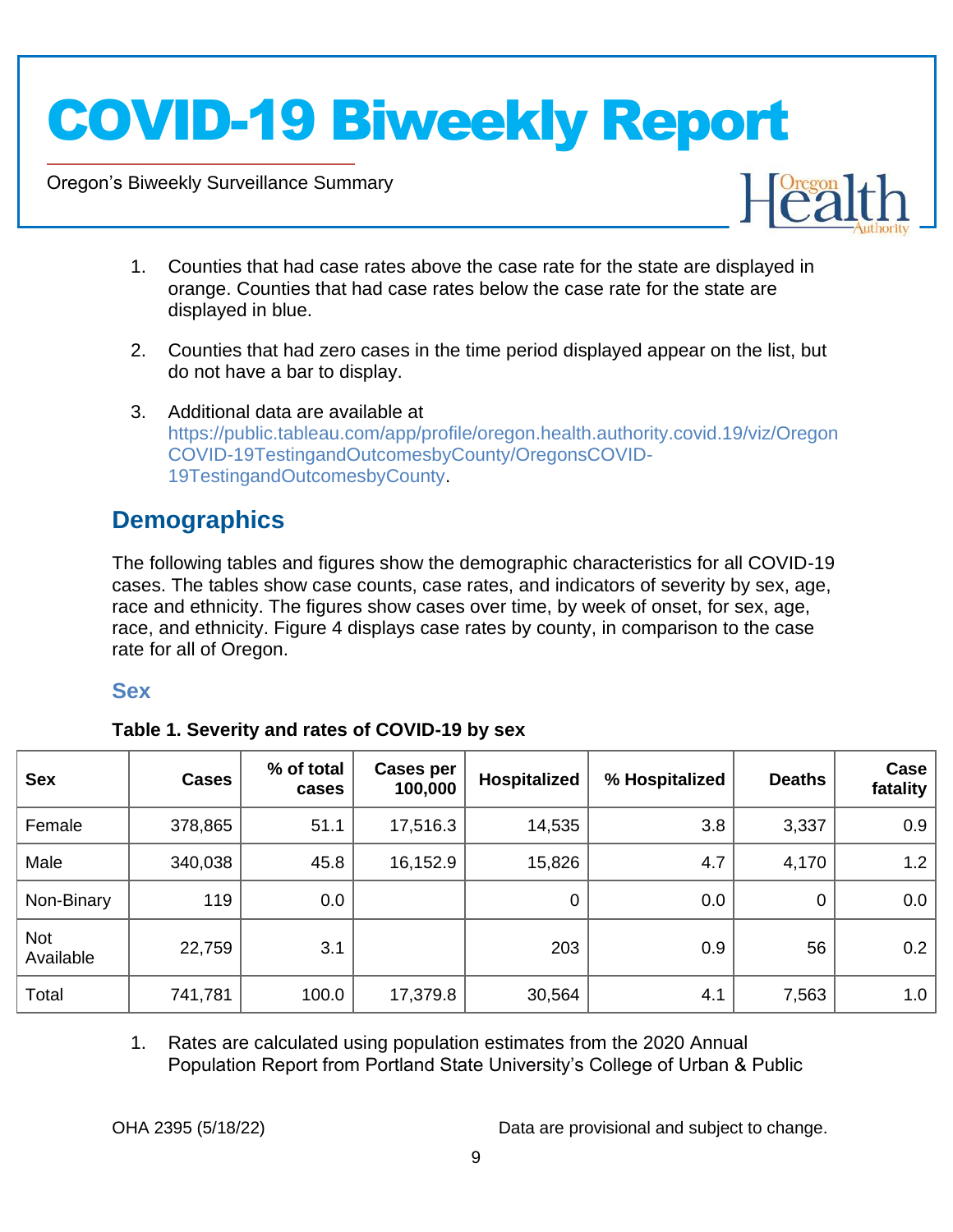Oregon's Biweekly Surveillance Summary

Novel Coronavirus (COVID-19)



Affairs Population Research Center and 2019 housing and demographic data from the U.S. Census Bureau's American Community Survey (ACS).

2. Additional data are available at https://public.tableau.com/app/profile/oregon.health.authority.covid.19/viz/Oregon COVID-19CaseDemographicsandDiseaseSeverityStatewide/DemographicDataHosp?pu blish=yes.



**Figure 5. Recent COVID-19 cases by sex and week of onset**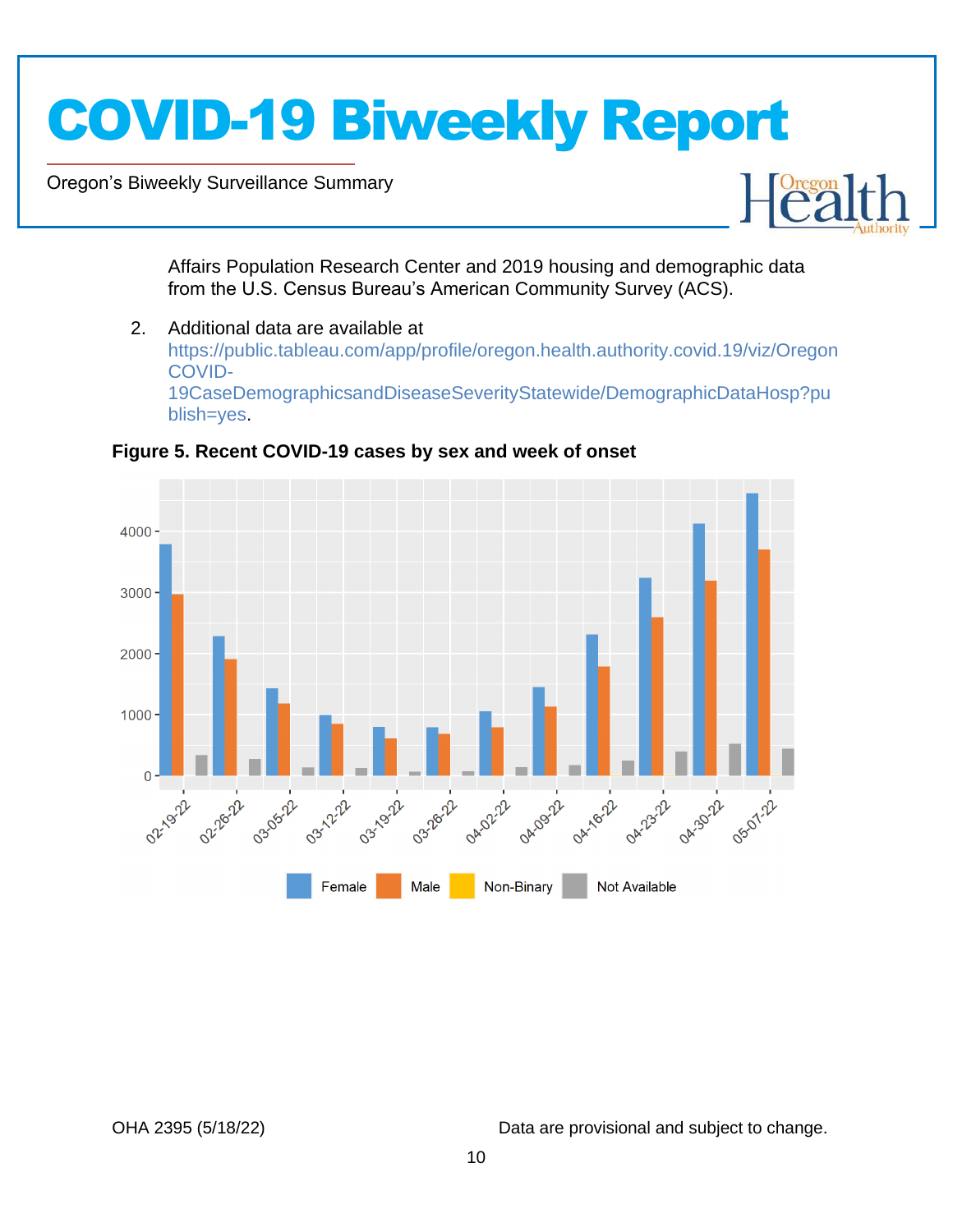Oregon's Biweekly Surveillance Summary

Novel Coronavirus (COVID-19)



**Figure 6. All COVID-19 cases by sex and week of onset**

OHA 2395 (5/18/22) Data are provisional and subject to change.

**Oregon**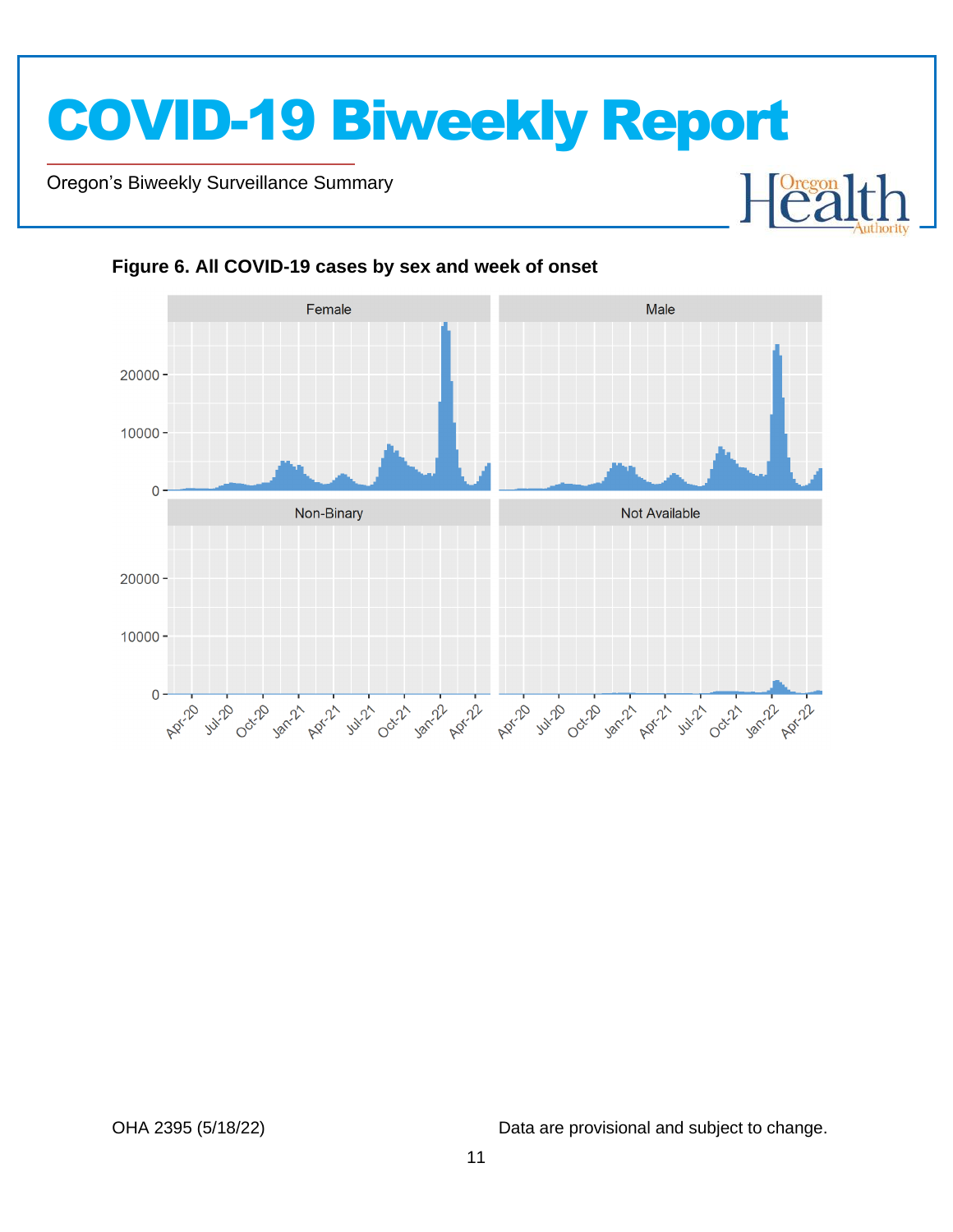Oregon's Biweekly Surveillance Summary

### **Age**

Novel Coronavirus (COVID-19)

### **Table 2. Severity and rates of COVID-19 by age**

| Age<br>group            | <b>Cases</b> | % of total<br>cases | <b>Cases per</b><br>100,000 | Hospitalized | % Hospitalized | <b>Deaths</b> | Case<br>fatality |
|-------------------------|--------------|---------------------|-----------------------------|--------------|----------------|---------------|------------------|
| $0 - 9$                 | 68,063       | 9.2                 | 14,515.5                    | 479          | 0.7            | 5             | 0.0              |
| $10 - 19$               | 88,227       | 11.9                | 17,483.5                    | 529          | 0.6            | 4             | 0.0              |
| 20-29                   | 139,940      | 18.9                | 25,411.6                    | 1,925        | 1.4            | 37            | 0.0              |
| 30-39                   | 129,861      | 17.5                | 21,907.5                    | 2,502        | 1.9            | 124           | 0.1              |
| 40-49                   | 107,406      | 14.5                | 19,906.3                    | 3,123        | 2.9            | 304           | 0.3              |
| 50-59                   | 86,428       | 11.7                | 16,190.4                    | 4,514        | 5.2            | 704           | 0.8              |
| 60-69                   | 61,953       | 8.4                 | 11,311.6                    | 6,161        | 9.9            | 1,401         | 2.3              |
| 70-79                   | 36,415       | 4.9                 | 10,349.5                    | 6,041        | 16.6           | 1,876         | 5.2              |
| $80+$                   | 21,799       | 2.9                 | 12,237.4                    | 5,280        | 24.2           | 3,108         | 14.3             |
| <b>Not</b><br>Available | 1,689        | 0.2                 |                             | 10           | 0.6            | $\mathbf 0$   | 0.0              |
| Total                   | 741,781      | 100.0               | 17,379.8                    | 30,564       | 4.1            | 7,563         | 1.0              |

- 1. Rates are calculated using population estimates from the 2020 Annual Population Report from Portland State University's College of Urban & Public Affairs Population Research Center and 2019 housing and demographic data from the U.S. Census Bureau's American Community Survey (ACS).
- 2. Additional data are available at https://public.tableau.com/app/profile/oregon.health.authority.covid.19/viz/Oregon COVID-19CaseDemographicsandDiseaseSeverityStatewide/DemographicDataHosp?pu blish=yes; and https://public.tableau.com/app/profile/oregon.health.authority.covid.19/viz/Oregon COVID-19CaseDemographicsandDiseaseSeverityStatewide/SeverityTrends.

OHA 2395 (5/18/22) Data are provisional and subject to change.

Healt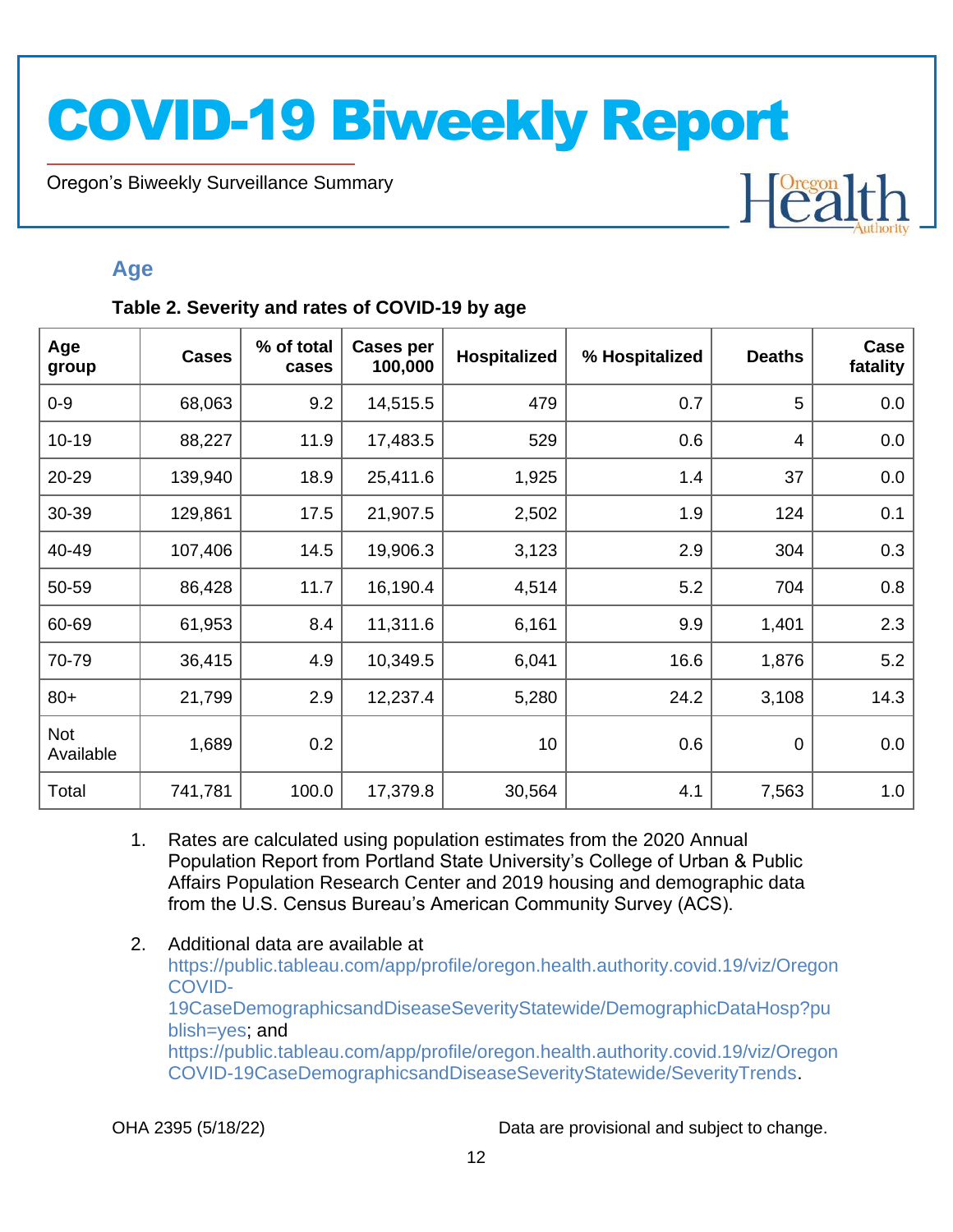



**Figure 7. Recent COVID-19 cases by age and week of onset**

Novel Coronavirus (COVID-19)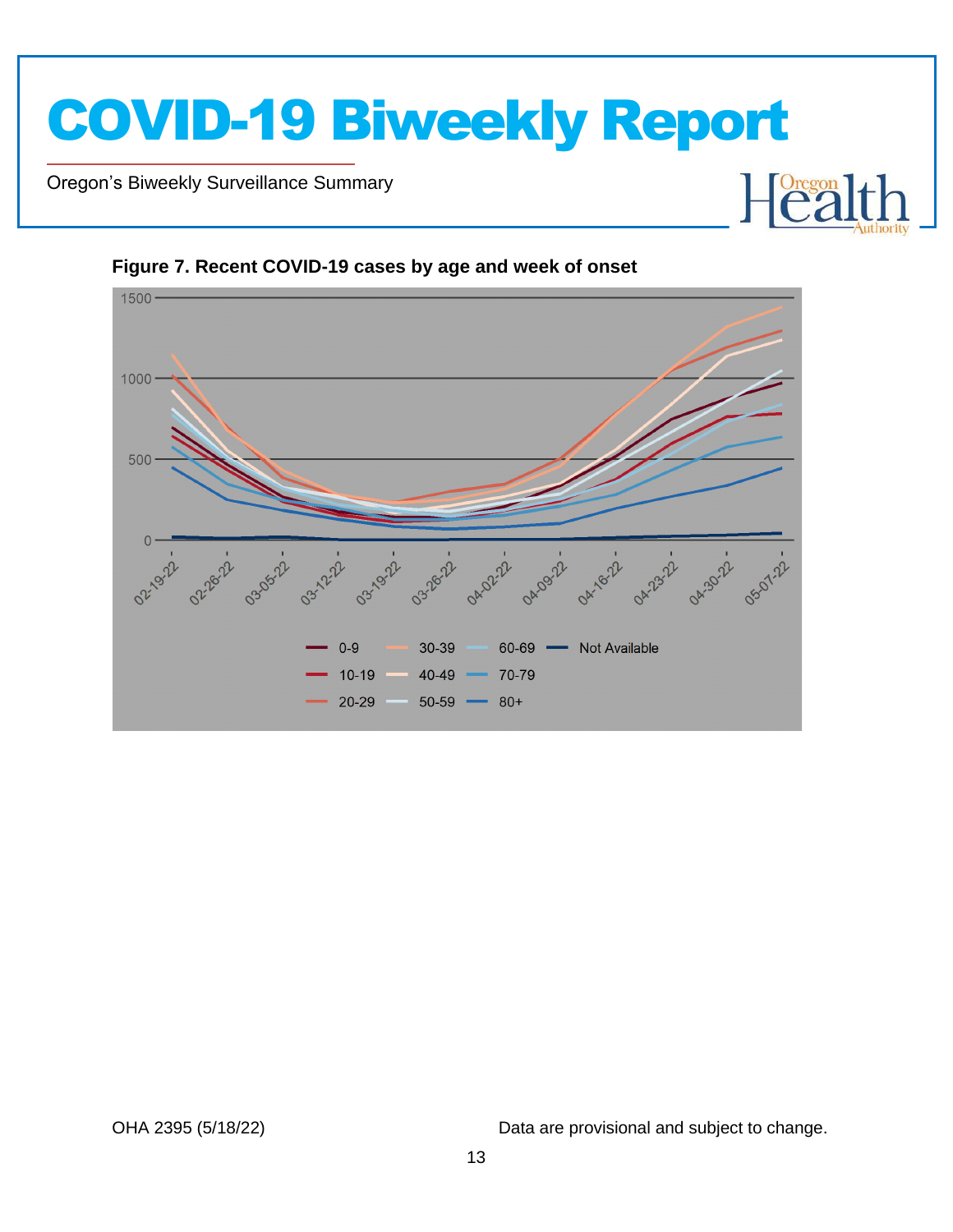Oregon's Biweekly Surveillance Summary

Novel Coronavirus (COVID-19)



### **Figure 8. All COVID-19 cases (counts) by age and week of onset**

OHA 2395 (5/18/22) Data are provisional and subject to change.

 $\begin{bmatrix} \text{Oregon} \\ \text{C2} \end{bmatrix}$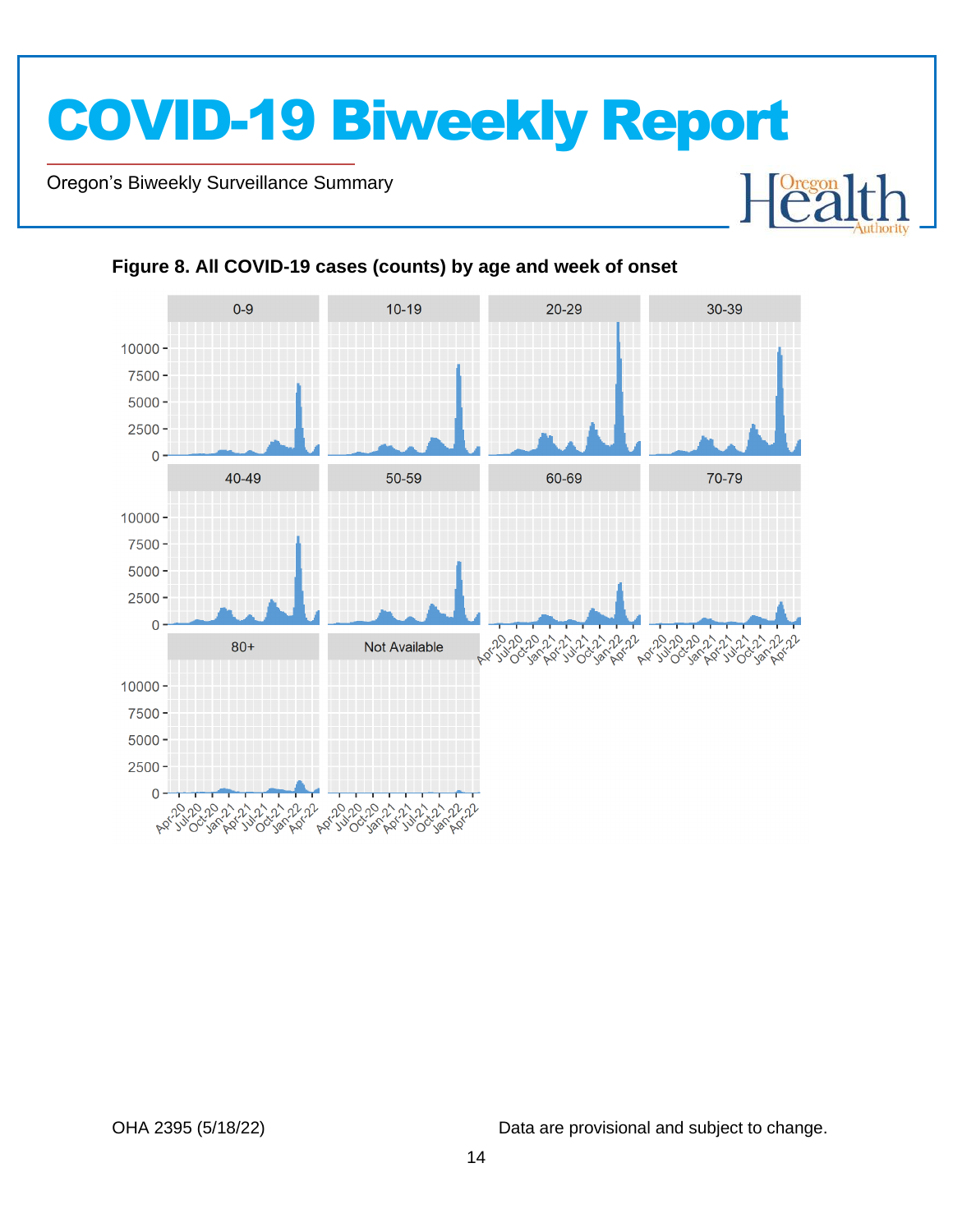Oregon's Biweekly Surveillance Summary

Novel Coronavirus (COVID-19)



**Figure 9. All COVID-19 cases (case rate per 100,000) by age and week of onset**

OHA 2395 (5/18/22) Data are provisional and subject to change.

**Heal**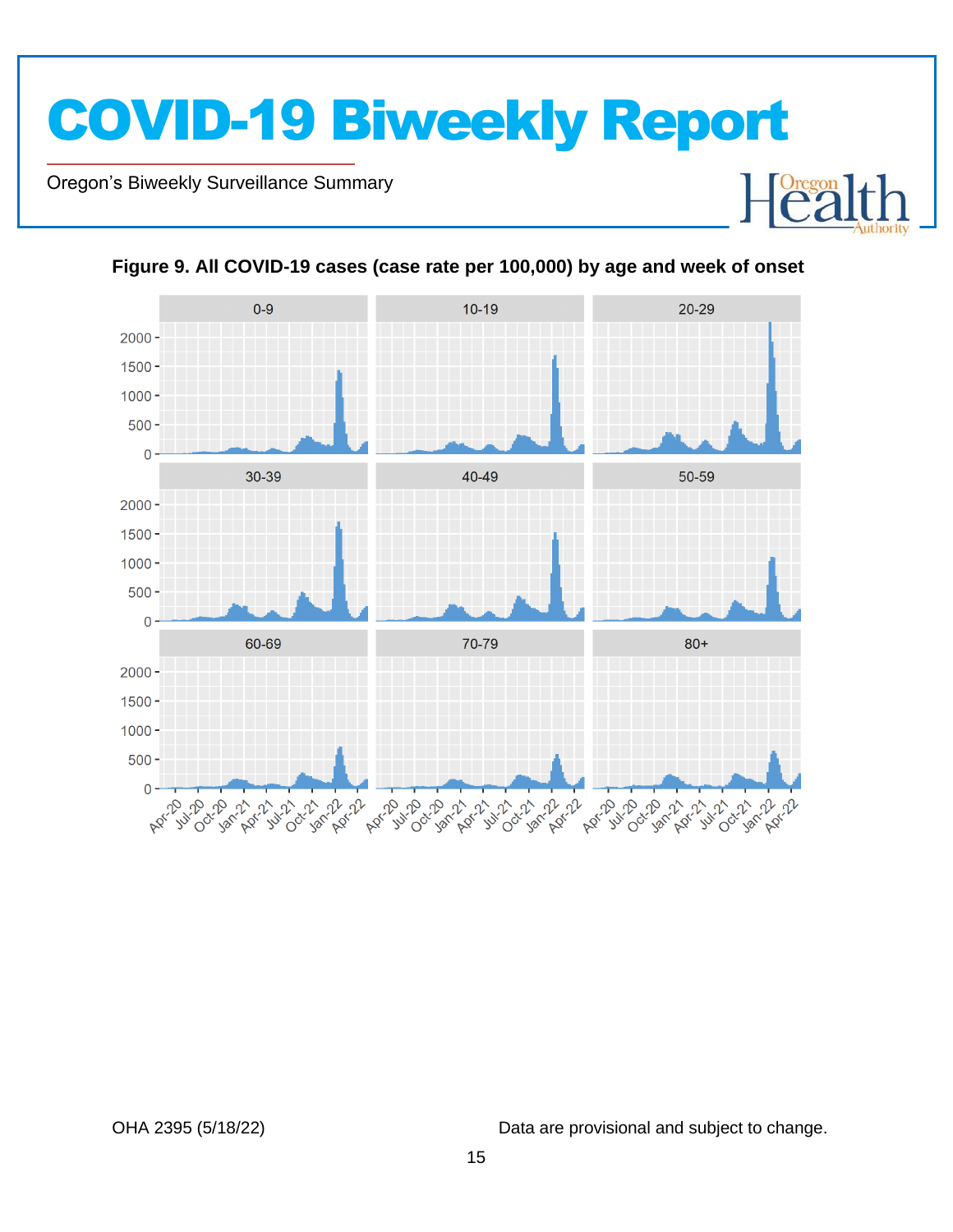Oregon's Biweekly Surveillance Summary

### **Race**

Novel Coronavirus (COVID-19)

### **Table 3. Severity and rates of COVID-19 by race**

| Race                                       | <b>Cases</b> | % of total<br>cases | Cases per<br>100,000 | Hospitalized | % Hospitalized | <b>Deaths</b> | Case<br>fatality |
|--------------------------------------------|--------------|---------------------|----------------------|--------------|----------------|---------------|------------------|
| $> 1$ race                                 | 10,603       | 1.4                 | 5,172.4              | 380          | 3.6            | 79            | 0.7              |
| American<br>Indian/Alaska<br><b>Native</b> | 11,053       | 1.5                 | 22,253.4             | 608          | 5.5            | 123           | 1.1              |
| Asian                                      | 19,610       | 2.6                 | 10,507.7             | 723          | 3.7            | 131           | 0.7              |
| <b>Black</b>                               | 16,209       | 2.2                 | 19,934.1             | 964          | 5.9            | 127           | 0.8              |
| Not Available                              | 215,347      | 29.0                |                      | 3,682        | 1.7            | 1,573         | 0.7              |
| Other                                      | 88,625       | 11.9                |                      | 3,624        | 4.1            | 499           | 0.6              |
| Pacific Islander                           | 2,681        | 0.4                 | 15,603.9             | 233          | 8.7            | 30            | 1.1              |
| White                                      | 377,653      | 50.9                | 10,497.8             | 20,350       | 5.4            | 5,001         | 1.3              |
| Total                                      | 741,781      | 100.0               | 17,379.8             | 30,564       | 4.1            | 7,563         | 1.0              |

- 1. During the case investigation, people are asked to self-report their race, ethnicity, tribal affiliation, country of origin, or ancestry.
- 2. Rates are calculated using population estimates from the 2020 Annual Population Report from Portland State University's College of Urban & Public Affairs Population Research Center and 2019 housing and demographic data from the U.S. Census Bureau's American Community Survey (ACS).
- 3. Persons for which race information was not available were not included in these estimates. The number of persons with race data unavailable can be found in Table 3.
- 4. 60,807 (68.6%) of the 88,625 persons who identify as "Other" race also selfidentify as Hispanic or Latino.

OHA 2395 (5/18/22) Data are provisional and subject to change.

**Heal**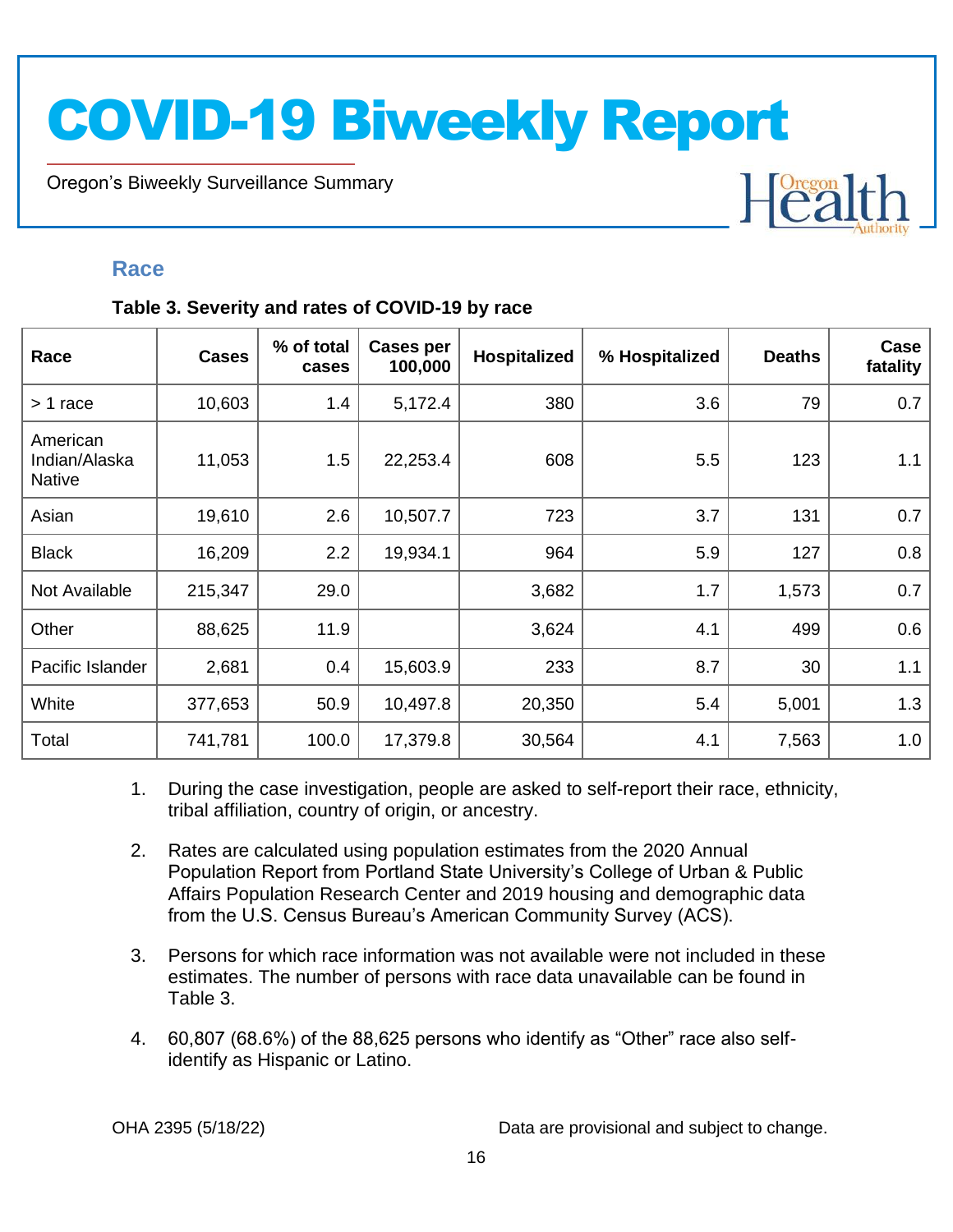### Oregon's Biweekly Surveillance Summary

Novel Coronavirus (COVID-19)



### 5. Additional data are available at

https://public.tableau.com/app/profile/oregon.health.authority.covid.19/viz/Oregon COVID-19CaseDemographicsandDiseaseSeverityStatewide/DemographicDataHosp?pu blish=yes; and https://public.tableau.com/app/profile/oregon.health.authority.covid.19/viz/Oregon COVID-19CaseDemographicsandDiseaseSeverityStatewide/SeverityTrends.



### **Figure 10. Recent COVID-19 cases by race and week of onset**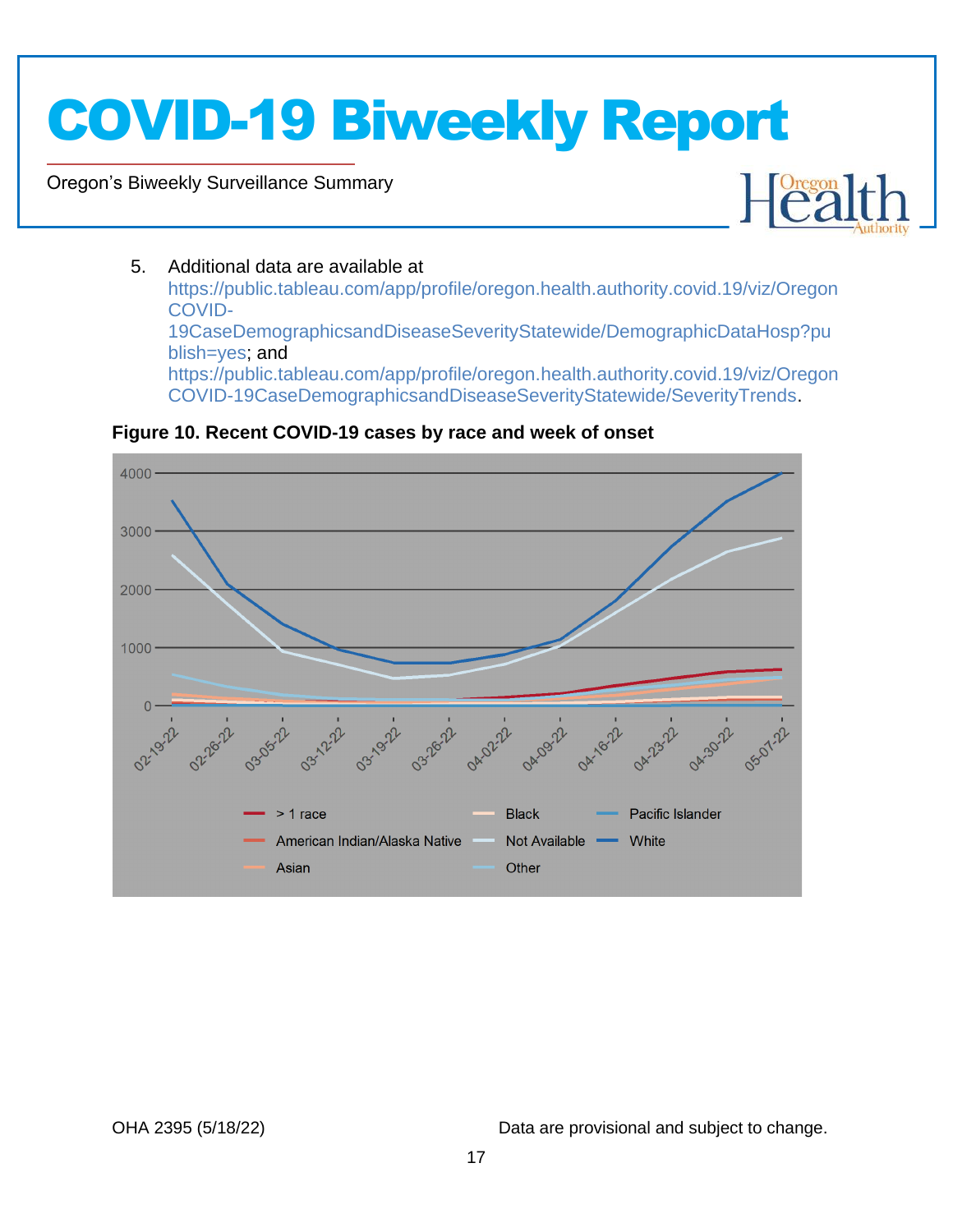Oregon's Biweekly Surveillance Summary

Novel Coronavirus (COVID-19)



### **Figure 11. All COVID-19 cases (counts) by race and week of onset**

OHA 2395 (5/18/22) Data are provisional and subject to change.

Heal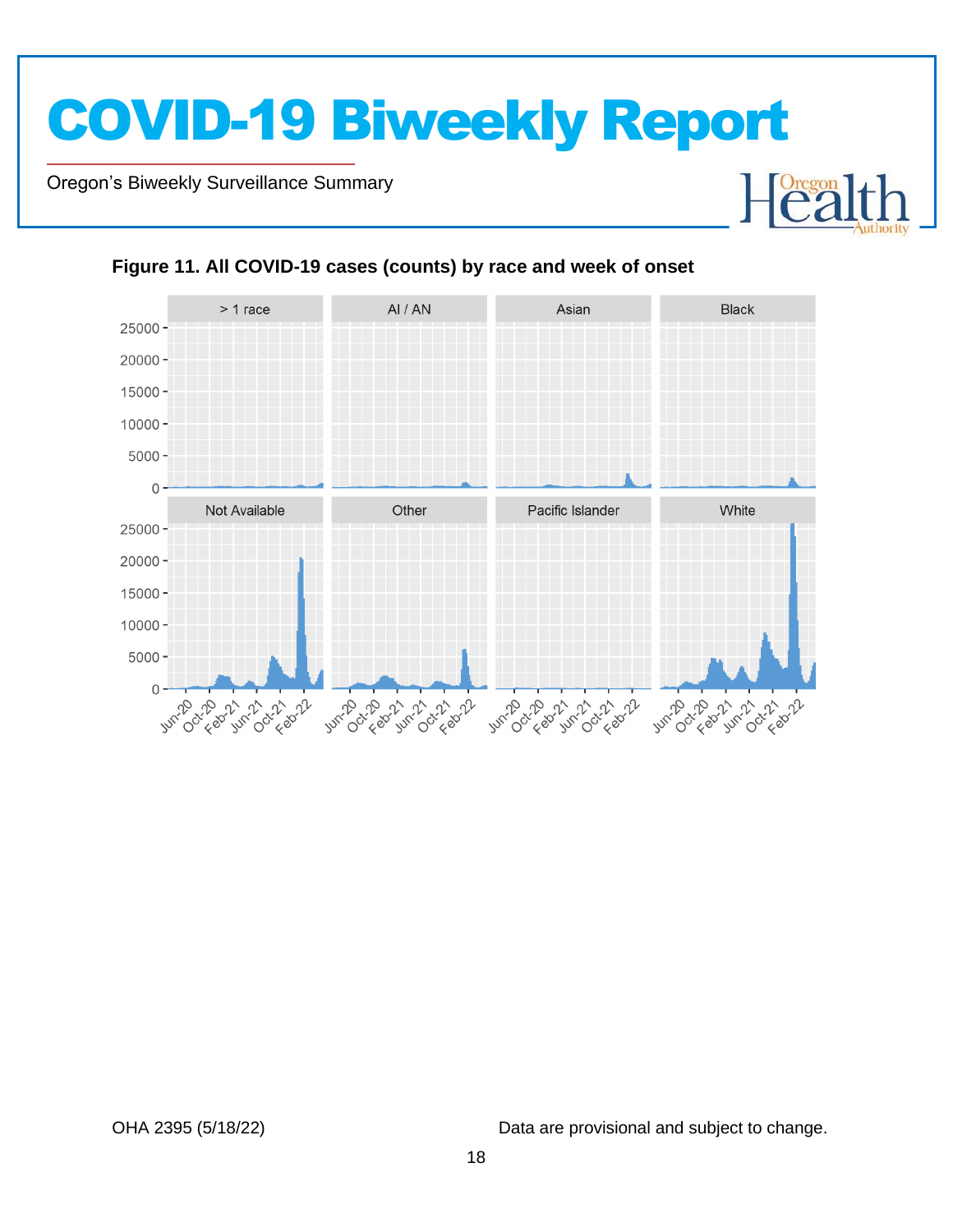



**Figure 12. All COVID-19 cases (case rates per 100,000) by race and week of onset**

Novel Coronavirus (COVID-19)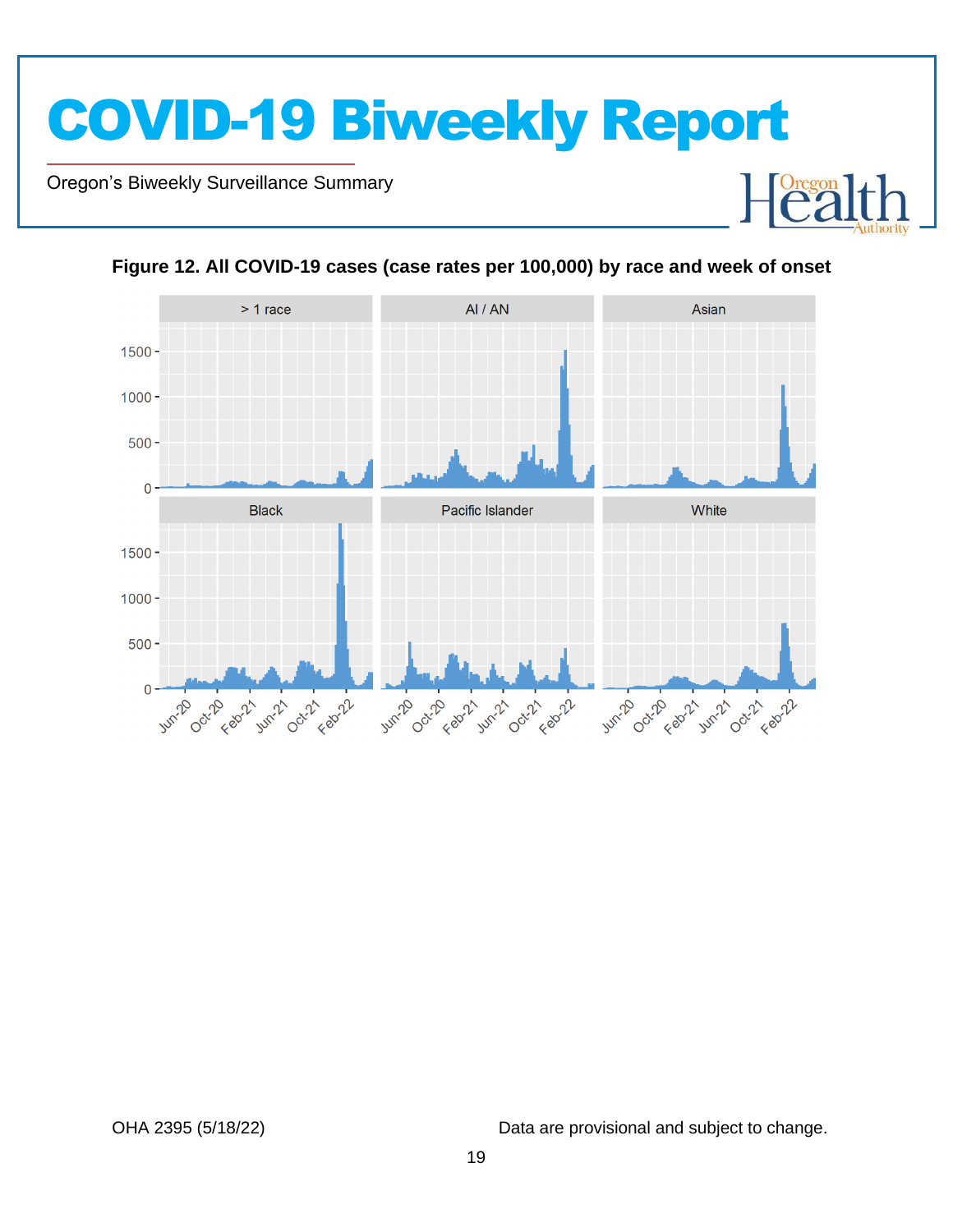Oregon's Biweekly Surveillance Summary

### **Ethnicity**

Novel Coronavirus (COVID-19)

### **Table 4. Severity and rates of COVID-19 by ethnicity**

| <b>Ethnicity</b>       | <b>Cases</b> | % of total<br>cases | Cases per<br>100,000 | <b>Hospitalized</b> | % Hospitalized | <b>Deaths</b> | Case<br>fatality rate |
|------------------------|--------------|---------------------|----------------------|---------------------|----------------|---------------|-----------------------|
| Hispanic               | 98,069       | 13.2                | 17,675.0             | 3,666               | 3.7            | 423           | 0.4                   |
| <b>Not</b><br>Hispanic | 366,749      | 49.4                | 9,876.9              | 19,512              | 5.3            | 4,630         | 1.3                   |
| Unknown                | 276,963      | 37.3                |                      | 7,386               | 2.7            | 2,510         | 0.9                   |
| Total                  | 741,781      | 100.0               | 17,379.8             | 30,564              | 4.1            | 7,563         | 1.0                   |

- 1. Rates are calculated using population estimates from the 2020 Annual Population Report from Portland State University's College of Urban & Public Affairs Population Research Center and 2019 housing and demographic data from the U.S. Census Bureau's American Community Survey (ACS).
- 2. Additional data are available at https://public.tableau.com/app/profile/oregon.health.authority.covid.19/viz/Oregon COVID-19CaseDemographicsandDiseaseSeverityStatewide/DemographicDataHosp?pu blish=yes; and https://public.tableau.com/app/profile/oregon.health.authority.covid.19/viz/Oregon COVID-19CaseDemographicsandDiseaseSeverityStatewide/SeverityTrends.

OHA 2395 (5/18/22) Data are provisional and subject to change.

Heal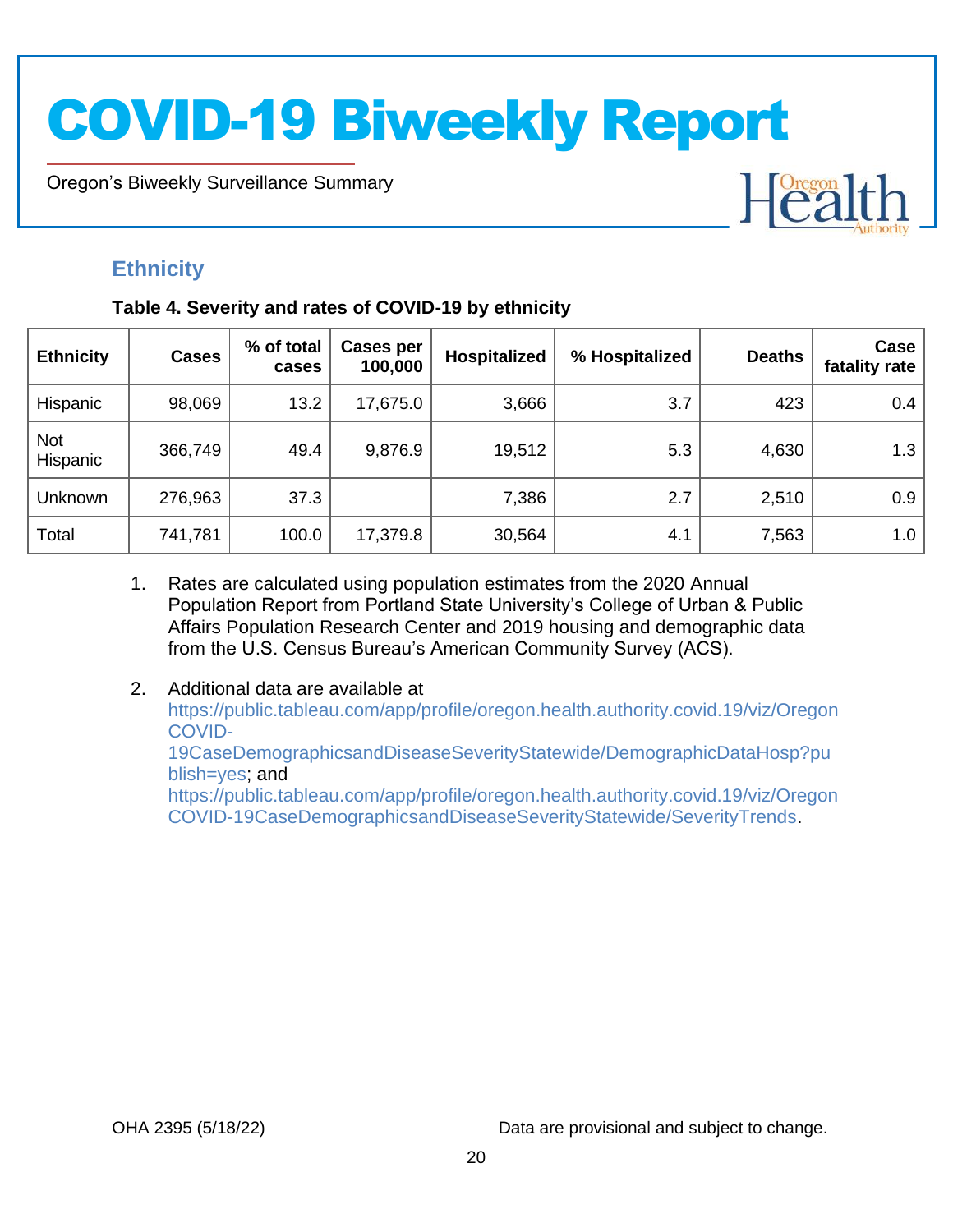

Oregon's Biweekly Surveillance Summary

Novel Coronavirus (COVID-19)



**Figure 13. Recent COVID-19 cases by ethnicity and week of onset**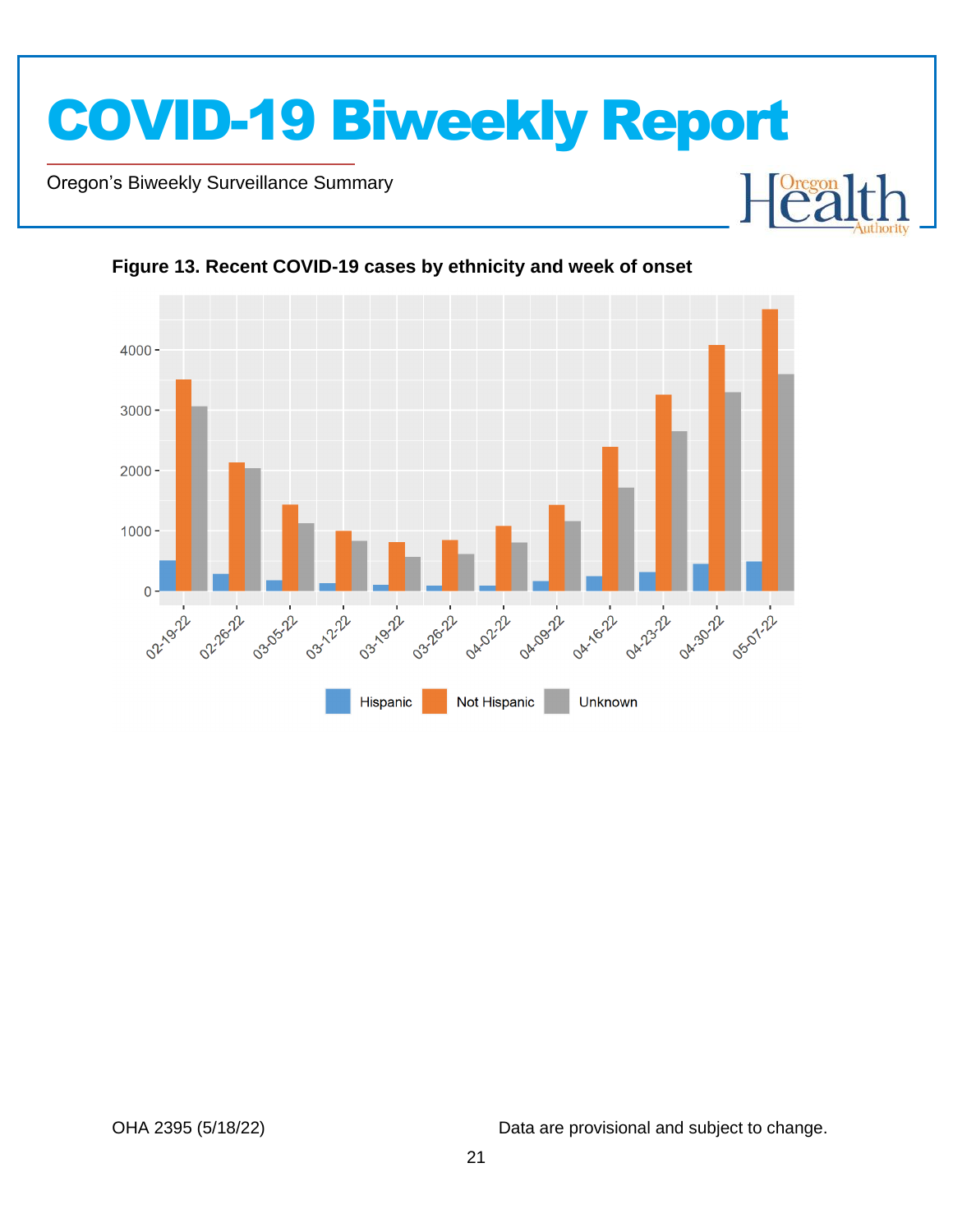Oregon's Biweekly Surveillance Summary

Novel Coronavirus (COVID-19)



### **Figure 14. All COVID-19 cases (counts) by ethnicity and week of onset**

OHA 2395 (5/18/22) Data are provisional and subject to change.

**Oregon**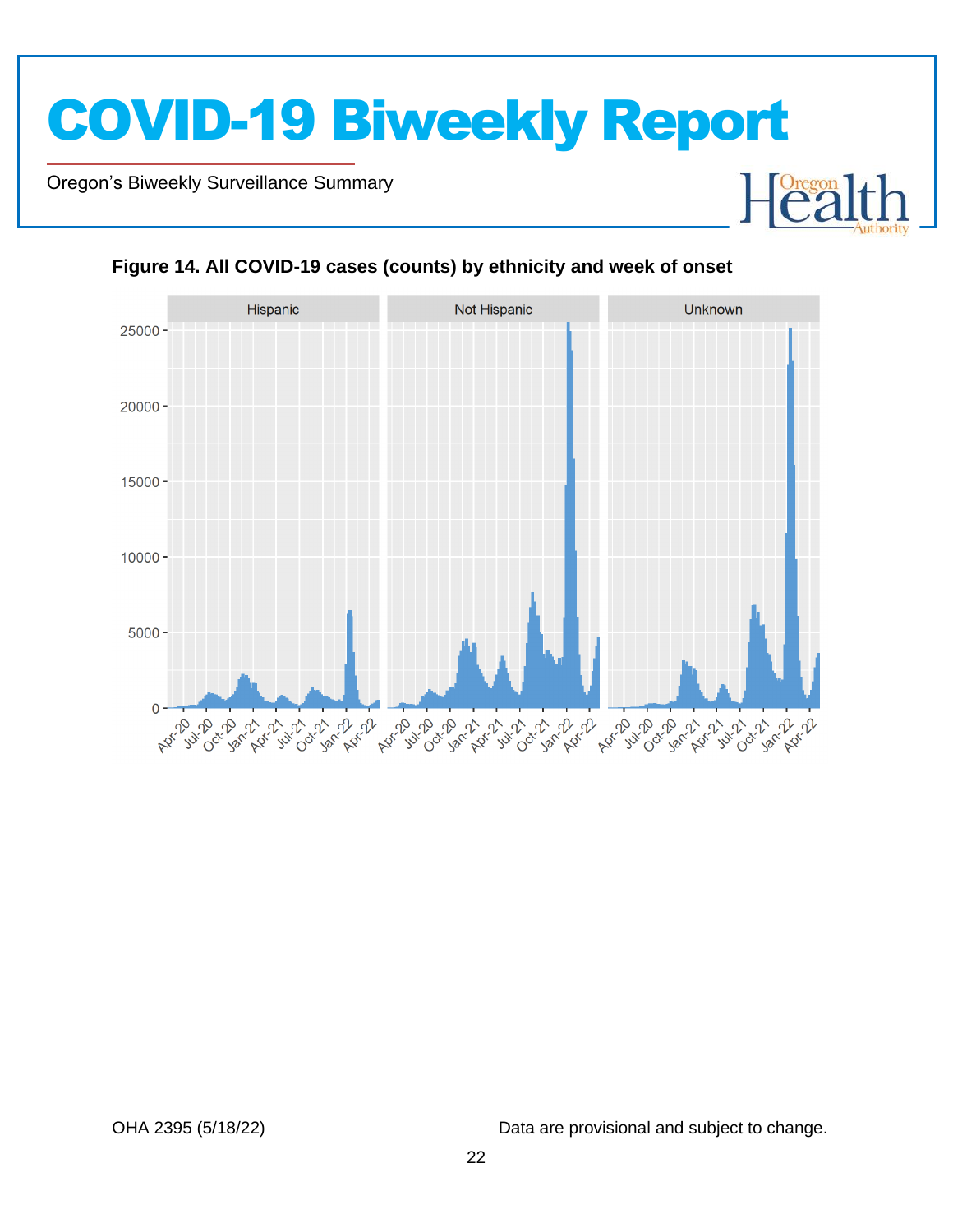





Novel Coronavirus (COVID-19)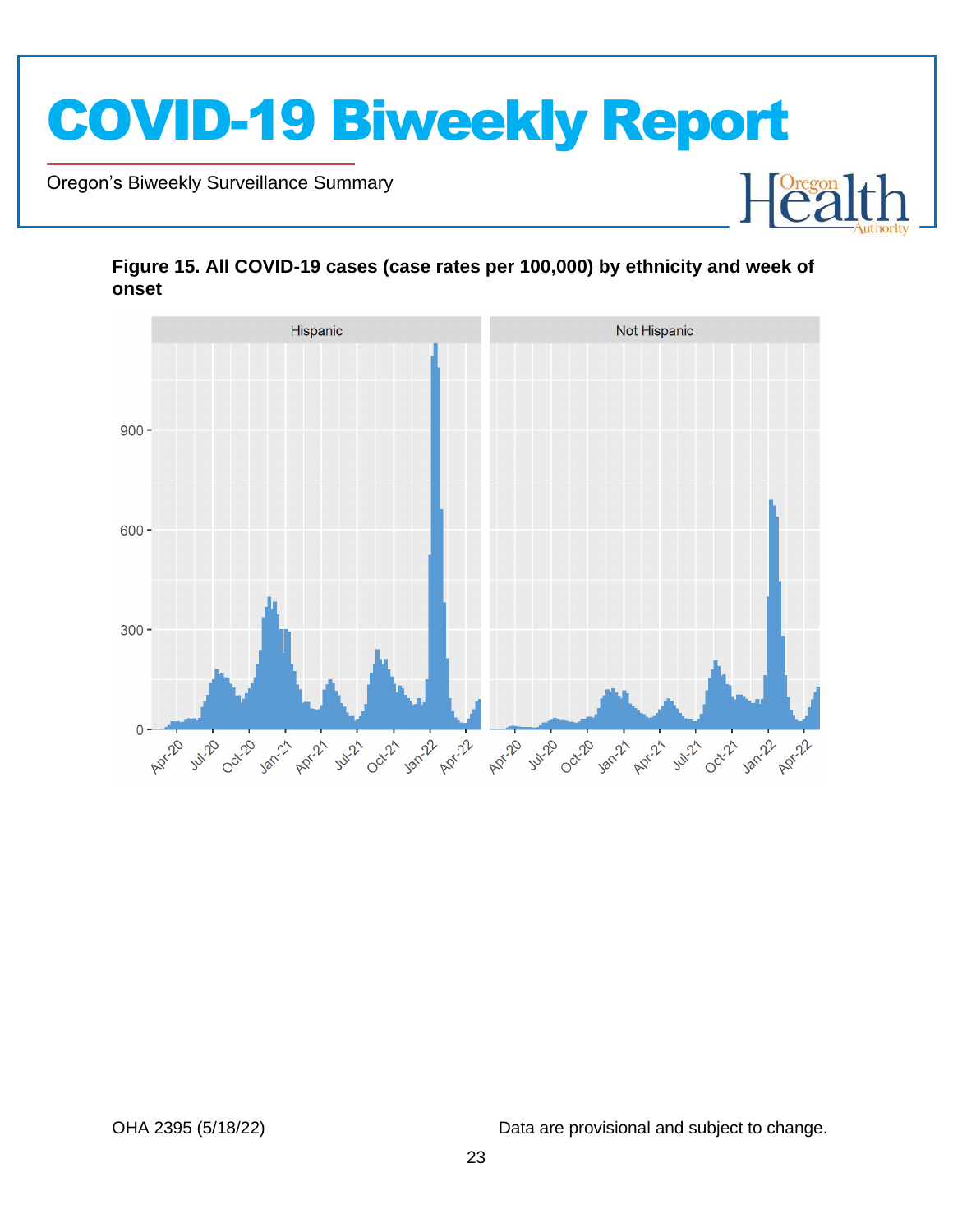Oregon's Biweekly Surveillance Summary



### **Age-adjustment**

Novel Coronavirus (COVID-19)

Tables 5 and 6 show the ratio of age-adjusted rates of COVID-19 for cases, hospitalizations, and deaths by race and ethnicity. Each table compares the rates of cases, hospitalizations, and deaths between each group and a reference group and accounts for differences in population distributions in each group.

### **Table 5. Ratio of age-adjusted rates for cases, hospitalizations, and deaths by race**

Age-adjusted rate ratios of cases, hospitalizations, and deaths, compared to white persons.

| Race                                       | <b>Cases</b> | <b>Hospitalizations</b> | <b>Deaths</b> |
|--------------------------------------------|--------------|-------------------------|---------------|
| > 1 race                                   | 0.6          | 0.7                     | 0.9           |
| American<br>Indian/Alaska<br><b>Native</b> | 2.1          | 2.7                     | 2.7           |
| Asian                                      | 1.0          | 0.9                     | 0.8           |
| <b>Black</b>                               | 1.8          | 2.9                     | 2.1           |
| Pacific Islander                           | 1.5          | 4.1                     | 3.9           |
| White                                      | 1.0          | 1.0                     | 1.0           |

- 1. During the case investigation, people are asked to self-report their race, ethnicity, tribal affiliation, country of origin, or ancestry.
- 2. U.S. Census Bureau; American Community Survey, 2019 American Community Survey 5-Year Estimates.
- 3. Persons for which race information was not available were not included in these estimates. The number of persons with race data unavailable can be found in Table 3.
- 4. Additional data are available at https://www.oregon.gov/oha/covid19/Documents/DataReports/Age-Adjusted-Report-02-17-2022.pdf.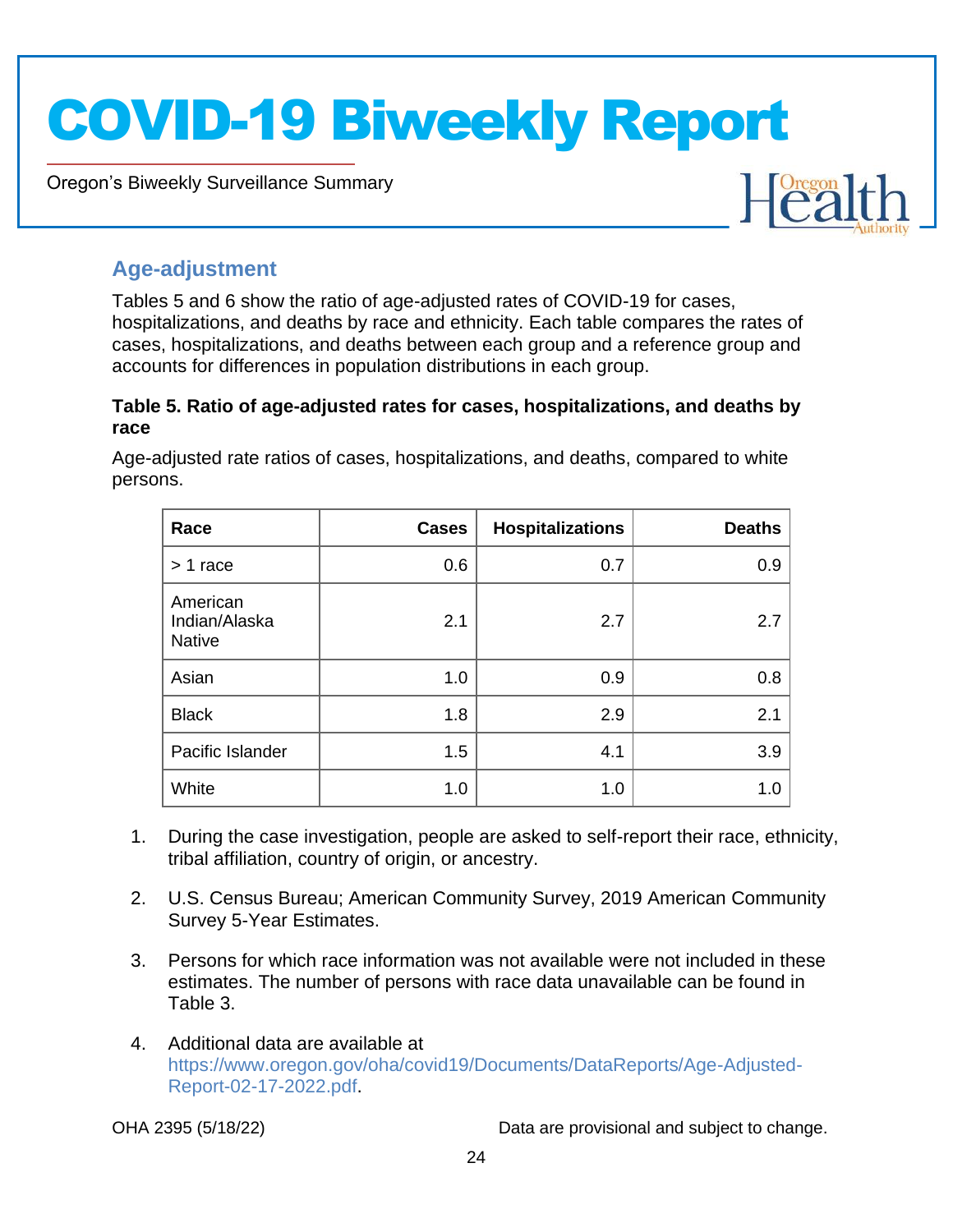Oregon's Biweekly Surveillance Summary

Novel Coronavirus (COVID-19)

### **Table 6. Ratio of age-adjusted rates for cases, hospitalizations, and deaths by ethnicity**

Age-adjusted rate ratios of cases, hospitalizations, and deaths, compared to non-Hispanic.

| <b>Ethnicity</b> | <b>Cases</b> | <b>Hospitalizations</b> | <b>Deaths</b> |
|------------------|--------------|-------------------------|---------------|
| Hispanic         | 1.6          | റ റ                     |               |
| Non-Hispanic     | 1.0          |                         |               |

- 1. During the case investigation, people are asked to self-report their race, ethnicity, tribal affiliation, country of origin, or ancestry.
- 2. U.S. Census Bureau; American Community Survey, 2019 American Community Survey 5-Year Estimates.
- 3. Persons for which ethnicity information was not available were not included in these estimates. The number of persons with ethnicity data unavailable can be found in Table 4.
- 4. Additional data are available at https://www.oregon.gov/oha/covid19/Documents/DataReports/Age-Adjusted-Report-02-17-2022.pdf.

### **People with Intellectual and Developmental Disabilities**

As of January 9, 2022, OHA is aware of 2,397 people with intellectual or developmental disabilities who have had COVID-19 to date. This includes individuals who live in congregate settings and in family or individual homes. To date, there are 49 deaths among people with intellectual or developmental disabilities. This number is from conducting a match between the ODHS Office of Developmental Disabilities Services client list and the Oregon COVID-19 case database. OHA will update this number on a quarterly basis.

OHA 2395 (5/18/22) Data are provisional and subject to change.

 $\left[\stackrel{texon}{2}\right]$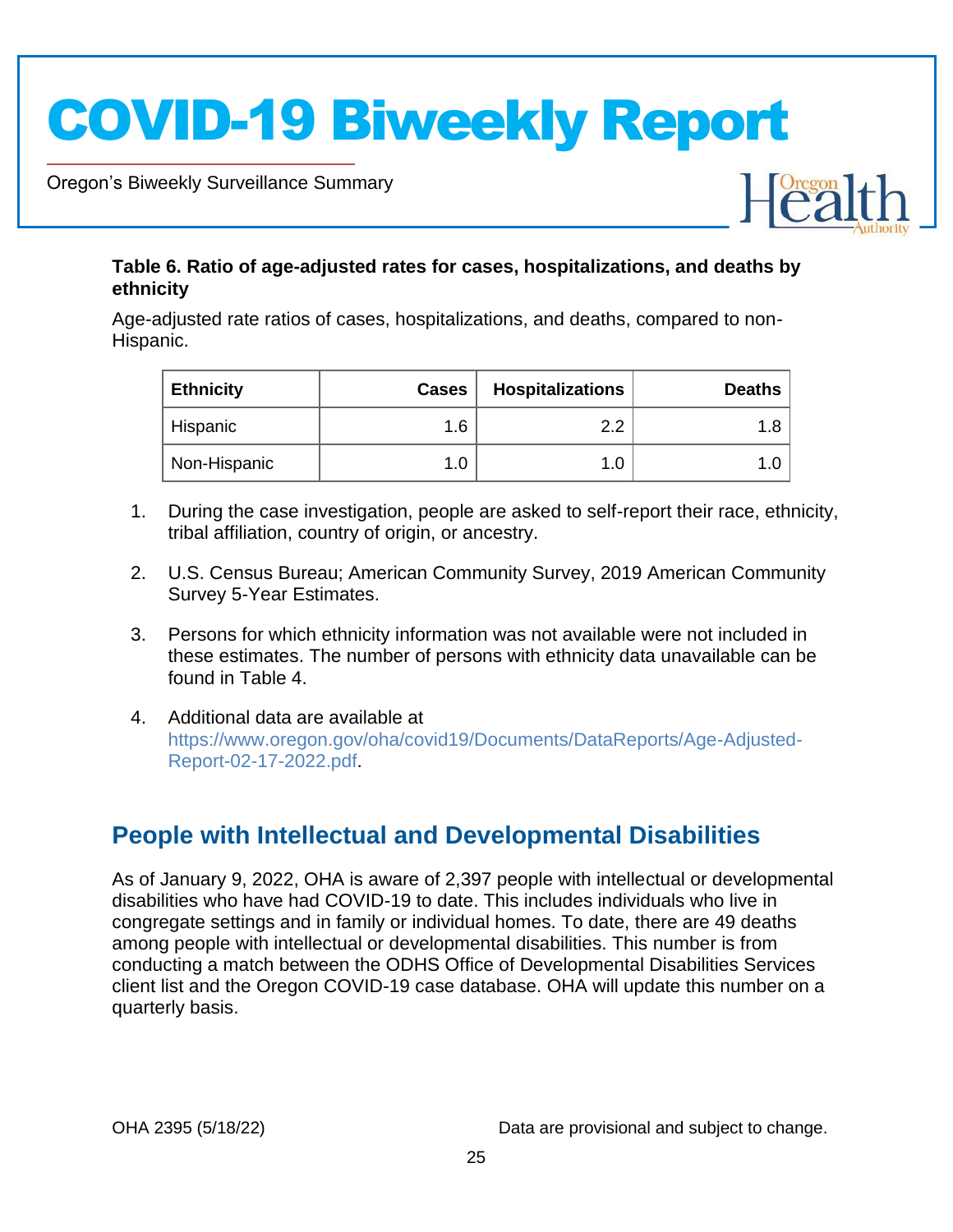Oregon's Biweekly Surveillance Summary

Novel Coronavirus (COVID-19)



Additional information about the ODDS program and COVID-19 can be found here: https://www.oregon.gov/dhs/SENIORS-DISABILITIES/DD/ODDS%20Resource%20Library/ODDS-Residential-COVID-19- Report.pdf.

ODDS data is based on self-reports from providers and case management entities and therefore may differ from testing data received from the Oregon Health Authority.

### **Weekly COVID-19 Hospitalizations (HOSCAP)**

OHA is publishing data on the number of COVID-19 hospitalizations by hospital in the prior week; data are from HOSCAP. Maps and tables containing the 7-day average of hospitalizations by region and hospital are available online at: https://public.tableau.com/app/profile/oregon.health.authority.covid.19/viz/OregonCOVI D-19HospitalCapacity/HospitalizationbyFacility.

Information on Oregon's current hospital bed capacity by region is available online at: https://public.tableau.com/app/profile/oregon.health.authority.covid.19/viz/OregonCOVI D-19HospitalCapacity/BedAvailabilitybyRegion.

### **ZIP code**

OHA is publishing data on cases at the ZIP code level, available online at:

https://public.tableau.com/profile/oregon.health.authority.covid.19#!/vizhome/OregonCO VID-19CasesbyZIPCode/OregonsCOVID-19CasesbyZipCode?publish=yes.

Summary table of all zip codes available here:

https://public.tableau.com/profile/oregon.health.authority.covid.19#!/vizhome/OregonCO VID-19CasesbyZIPCode-SummaryTable/CasesbyZIPCodeSummaryTable?publish=yes.

**Document accessibility:** For individuals with disabilities or individuals who speak a language other than English, OHA can provide information in alternate formats such as